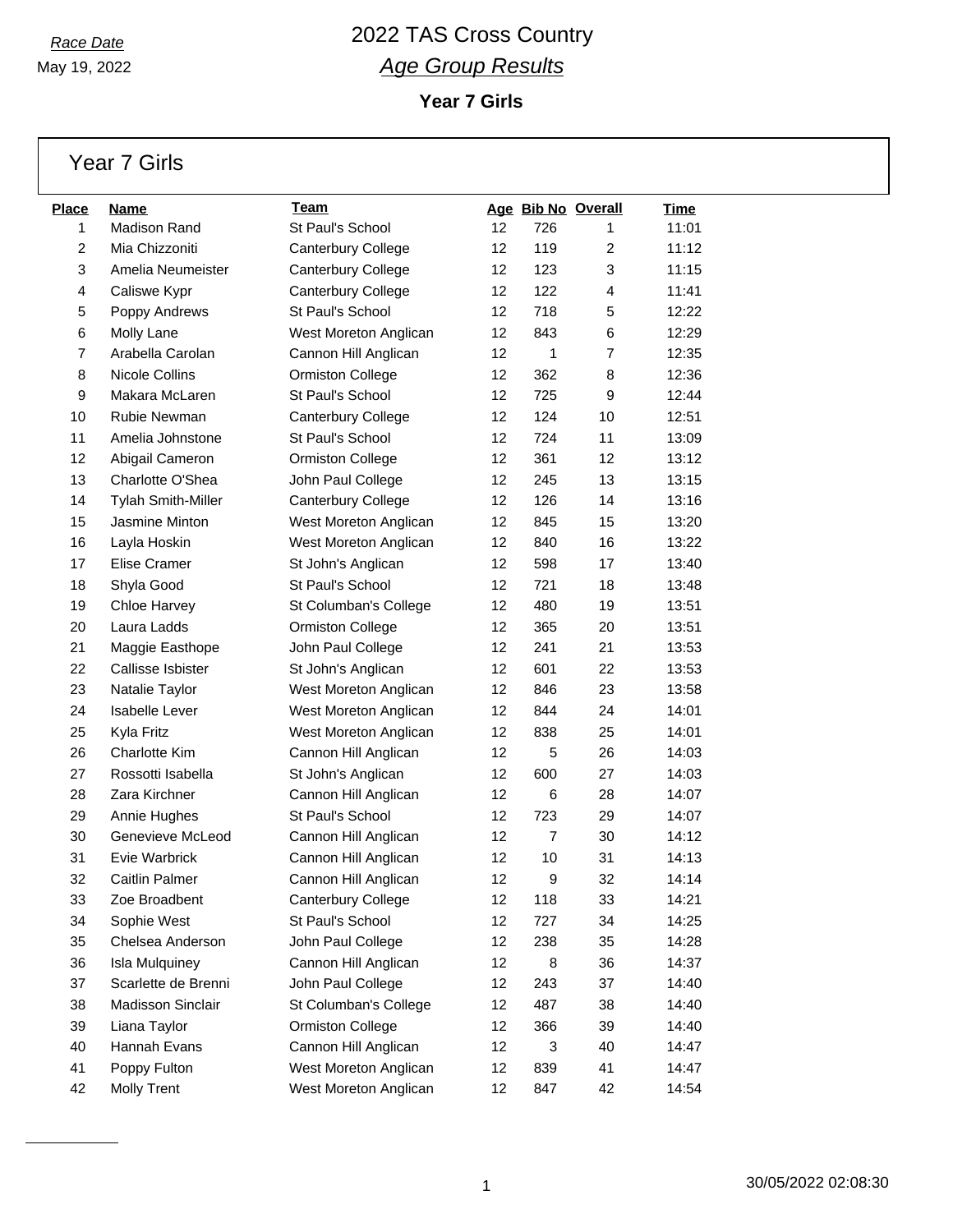May 19, 2022

**Year 7 Girls**

Year 7 Girls

| Place | <b>Name</b>             | Team                      |    |     | Age Bib No Overall | Time  |
|-------|-------------------------|---------------------------|----|-----|--------------------|-------|
| 43    | <b>Charlotte Brophy</b> | John Paul College         | 12 | 239 | 43                 | 14:55 |
| 44    | <b>Rachel Hare</b>      | <b>Ormiston College</b>   | 12 | 363 | 44                 | 15:06 |
| 45    | Hannah Myers            | St Columban's College     | 12 | 485 | 45                 | 15:15 |
| 46    | Jane Sayers             | <b>Canterbury College</b> | 12 | 125 | 46                 | 15:17 |
| 47    | <b>Madison Pollitt</b>  | St John's Anglican        | 12 | 605 | 47                 | 15:18 |
| 48    | Lalita Saravanan        | St John's Anglican        | 12 | 606 | 48                 | 15:23 |
| 49    | Ashley Jones            | West Moreton Anglican     | 12 | 842 | 49                 | 15:25 |
| 50    | Jasreen Toor            | John Paul College         | 12 | 247 | 50                 | 15:26 |
| 51    | Isla MacRae             | St John's Anglican        | 12 | 604 | 51                 | 15:33 |
| 52    | Alannah Lobley          | St John's Anglican        | 12 | 602 | 52                 | 15:34 |
| 53    | Ciara Richards          | St Columban's College     | 12 | 486 | 53                 | 15:35 |
| 54    | Tiana Buldo             | <b>Ormiston College</b>   | 12 | 360 | 54                 | 15:36 |
| 55    | Eva Hogan               | <b>Ormiston College</b>   | 12 | 364 | 55                 | 15:39 |
| 56    | <b>Addison McGowan</b>  | St Columban's College     | 12 | 484 | 56                 | 15:59 |
| 57    | Paige Love              | St John's Anglican        | 12 | 603 | 57                 | 16:00 |
| 58    | Alexis Creevey          | St Paul's School          | 12 | 720 | 58                 | 16:07 |
| 59    | Skye Housten            | West Moreton Anglican     | 12 | 841 | 59                 | 16:13 |
| 60    | Ella Anovic             | <b>Ormiston College</b>   | 12 | 358 | 60                 | 16:16 |
| 61    | Hannah Schmid           | John Paul College         | 12 | 246 | 61                 | 16:21 |
| 62    | Megan Baillie           | Ormiston College          | 12 | 359 | 62                 | 16:27 |
| 63    | Kira Mollee             | John Paul College         | 12 | 244 | 63                 | 16:27 |
| 64    | Lelia Greasley          | St Columban's College     | 12 | 479 | 64                 | 16:31 |
| 65    | Alessandra Flower       | John Paul College         | 12 | 242 | 65                 | 16:48 |
| 66    | <b>Bailey Hertrick</b>  | St Columban's College     | 12 | 482 | 66                 | 16:51 |
| 67    | Anabelle Head           | St Columban's College     | 12 | 481 | 67                 | 16:51 |
| 68    | Lauren Goss             | John Paul College         | 12 | 240 | 68                 | 17:12 |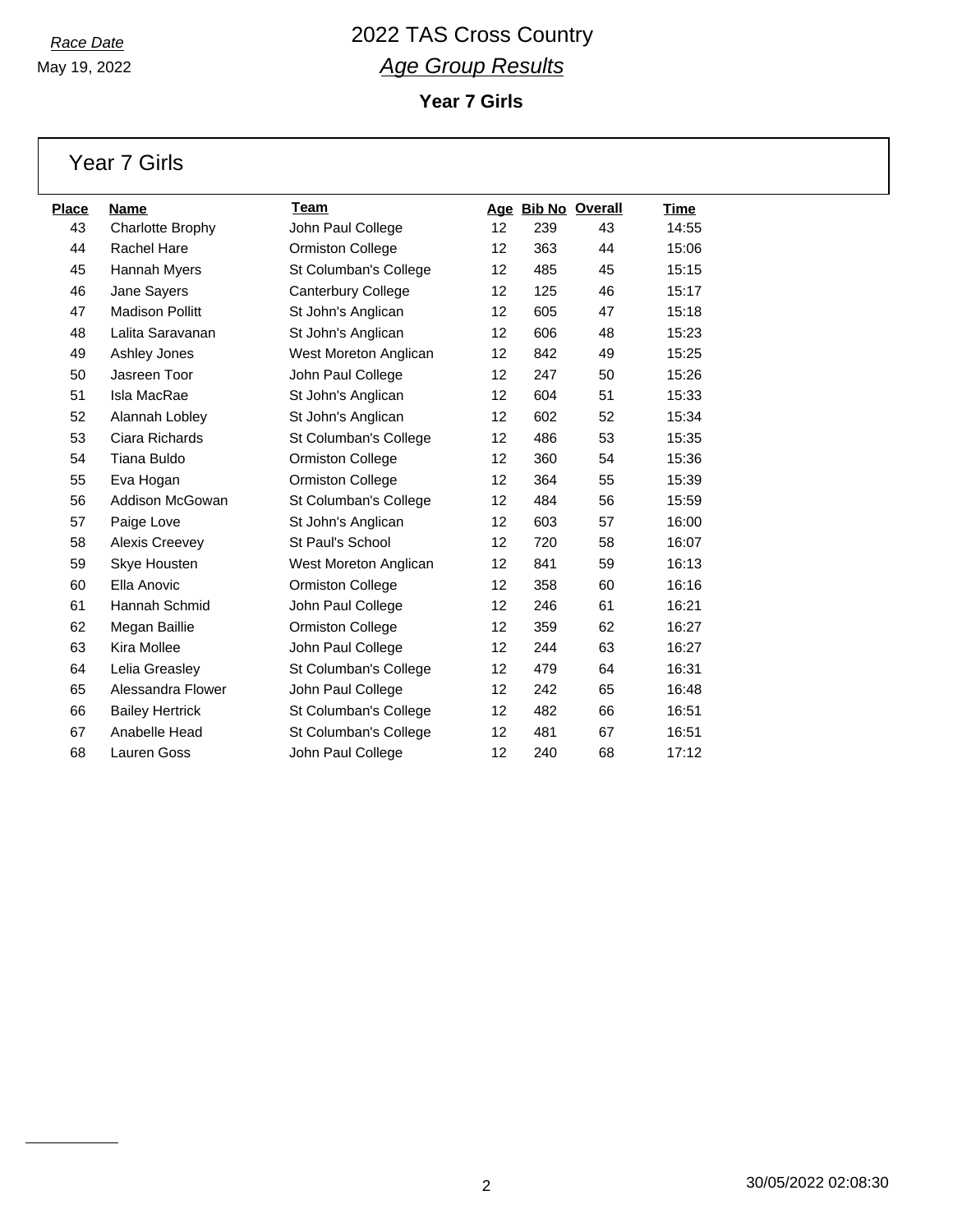May 19, 2022

### *Race Date* 2022 TAS Cross Country *Age Group Results*

#### **Year 7 Girls Multi-Class**

#### Year 7 Girls Multi-Class

| <u>Place</u> | Name       | <u> Team</u>          |      | Age Bib No Overall | <b>Time</b> |
|--------------|------------|-----------------------|------|--------------------|-------------|
|              | Mia Kertez | West Moreton Anglican | -848 |                    | 18:35       |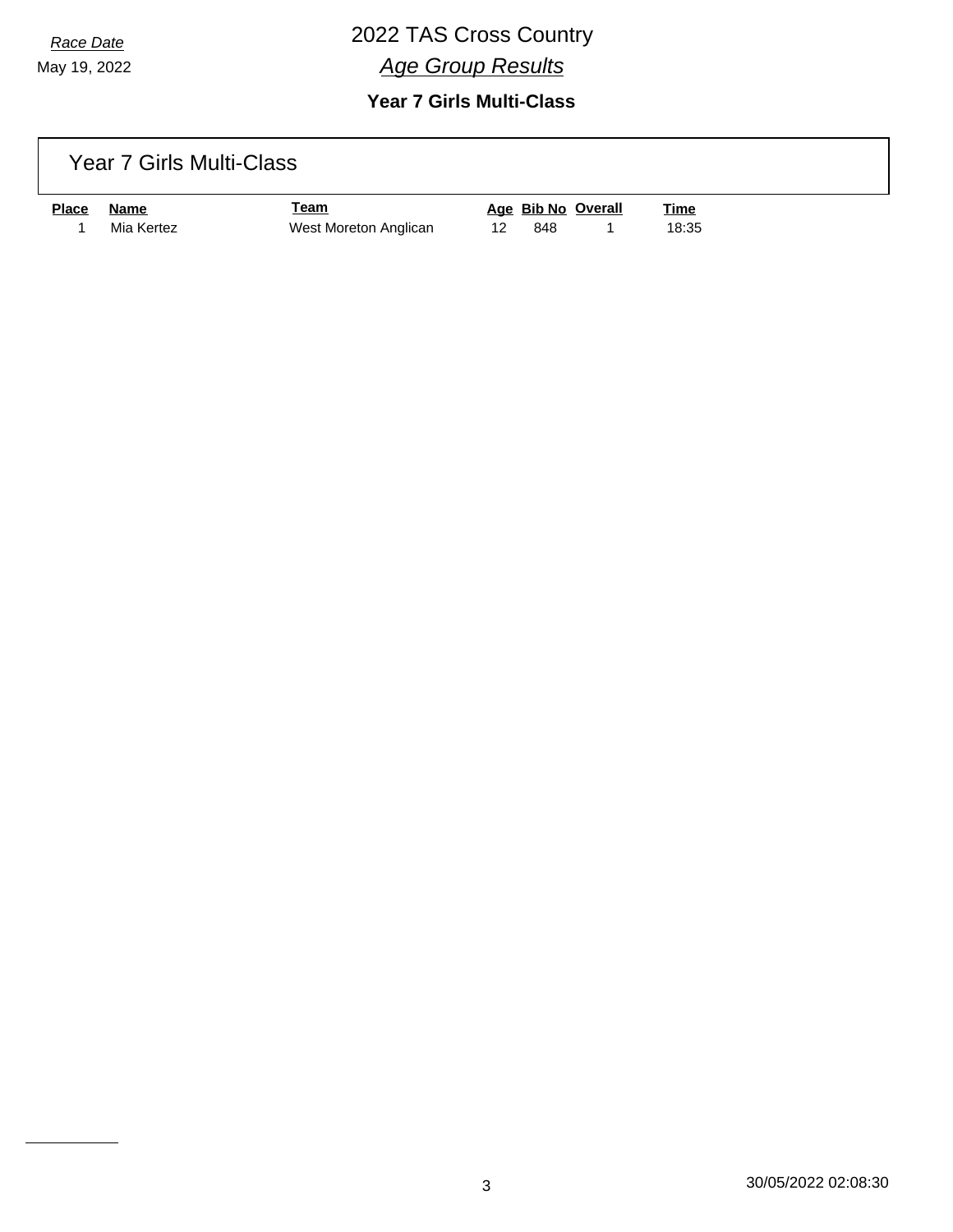May 19, 2022

**Year 7 Boys**

Year 7 Boys

| <b>Place</b>   | Name                         | Team                    |                   |     | Age Bib No Overall | Time  |
|----------------|------------------------------|-------------------------|-------------------|-----|--------------------|-------|
| 1              | <b>Connor Toney</b>          | Canterbury College      | 12                | 136 | 1                  | 10:56 |
| $\overline{c}$ | <b>Bol Bol</b>               | St Columban's College   | 12                | 489 | $\overline{2}$     | 11:07 |
| 3              | <b>Sidney Walter</b>         | Cannon Hill Anglican    | 12                | 18  | 3                  | 11:15 |
| 4              | <b>Elliot Preston</b>        | John Paul College       | 12                | 256 | 4                  | 11:17 |
| 5              | <b>Jack Stewart</b>          | St John's Anglican      | 12                | 614 | 5                  | 11:19 |
| 6              | Ari Siebuhr                  | St Paul's School        | 12                | 734 | 6                  | 11:32 |
| 7              | Hayden Brady                 | West Moreton Anglican   | 12                | 849 | $\overline{7}$     | 11:36 |
| 8              | Tanerea O'Riley              | Canterbury College      | 12                | 135 | 8                  | 11:37 |
| 9              | James Fleming                | Cannon Hill Anglican    | 12                | 14  | 9                  | 11:40 |
| 10             | <b>Ashton Abbott</b>         | Canterbury College      | 12                | 128 | 10                 | 11:42 |
| 11             | Noah Meier                   | Canterbury College      | 12                | 134 | 11                 | 11:43 |
| 12             | Knox Molijn                  | St Paul's School        | 12                | 732 | 12                 | 11:53 |
| 13             | <b>Oliver ZIEMELIS-DAWES</b> | St Paul's School        | 12                | 737 | 13                 | 11:56 |
| 14             | Cohen Aczel                  | St Columban's College   | 12                | 488 | 14                 | 11:58 |
| 15             | <b>Lucas Curtis</b>          | St Columban's College   | 12                | 493 | 15                 | 11:59 |
| 16             | <b>Beck Chamberlain</b>      | Ormiston College        | 12                | 370 | 16                 | 12:02 |
| 17             | Charlie Savage               | Cannon Hill Anglican    | 12                | 16  | 17                 | 12:05 |
| 18             | <b>Archie Watt</b>           | Canterbury College      | 12                | 137 | 18                 | 12:05 |
| 19             | Jackson Tooth                | Cannon Hill Anglican    | 12                | 17  | 19                 | 12:14 |
| 20             | Alex Callaghan               | St Paul's School        | 12                | 728 | 20                 | 12:19 |
| 21             | Ajaiveer Bhangra             | St John's Anglican      | 12                | 609 | 21                 | 12:27 |
| 22             | Jake Hooper                  | St Paul's School        | 12                | 729 | 22                 | 12:30 |
| 23             | Matthew Wooding              | <b>Ormiston College</b> | 12                | 377 | 23                 | 12:33 |
| 24             | Elijah Pennefather           | Ormiston College        | 12                | 374 | 24                 | 12:33 |
| 25             | Lincoln Crooks               | Canterbury College      | 12                | 130 | 25                 | 12:40 |
| 26             | Josh McKenzie                | <b>Ormiston College</b> | 12                | 372 | 26                 | 12:41 |
| 27             | Seshan Raginekanth           | St John's Anglican      | 12                | 613 | 27                 | 12:43 |
| 28             | <b>Tyler Jones</b>           | <b>Ormiston College</b> | 12                | 371 | 28                 | 12:45 |
| 29             | Michael Caulfield            | John Paul College       | 12                | 249 | 29                 | 12:45 |
| 30             | Kingston Joy                 | St John's Anglican      | 12                | 610 | 30                 | 12:47 |
| 31             | Kristopher Wooodward         | St John's Anglican      | 12                | 617 | 31                 | 12:48 |
| 32             | <b>Timothy Mullens</b>       | West Moreton Anglican   | 12                | 855 | 32                 | 12:48 |
| 33             | Cooper Lenenydeckers         | St John's Anglican      | 12                | 611 | 33                 | 12:49 |
| 34             | <b>Brock Brown</b>           | St Columban's College   | 12                | 490 | 34                 | 12:53 |
| 35             | Sebastian Ortiz              | St John's Anglican      | 12                | 612 | 35                 | 12:54 |
| 36             | <b>Fletcher Gauld</b>        | St Columban's College   | 12                | 494 | 36                 | 12:57 |
| 37             | Liam Sheppard                | St Columban's College   | 12 <sup>°</sup>   | 495 | 37                 | 12:59 |
| 38             | Izak Brown                   | West Moreton Anglican   | 12                | 852 | 38                 | 13:00 |
| 39             | Marcel Jamie Ford            | Canterbury College      | 12                | 132 | 39                 | 13:02 |
| 40             | Max Cini                     | St Columban's College   | 12                | 492 | 40                 | 13:07 |
| 41             | Dat Tran                     | St John's Anglican      | $12 \overline{ }$ | 615 | 41                 | 13:07 |
| 42             | Ethan Wang                   | Cannon Hill Anglican    | 12                | 19  | 42                 | 13:12 |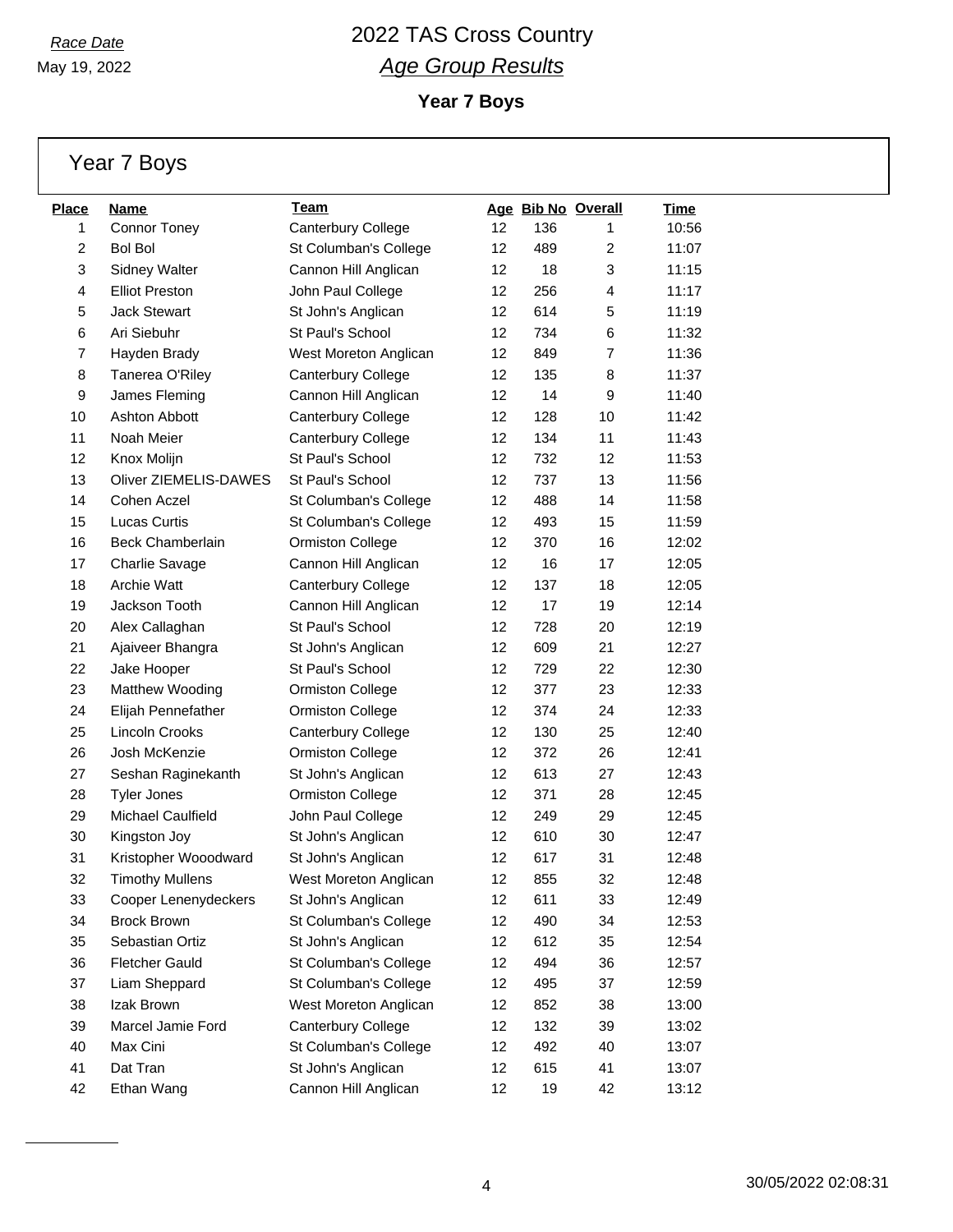**Year 7 Boys**

Year 7 Boys

| Place | <b>Name</b>             | <b>Team</b>               |    | Age Bib No Overall |    | <b>Time</b> |
|-------|-------------------------|---------------------------|----|--------------------|----|-------------|
| 43    | Caleb McLellan          | West Moreton Anglican     | 12 | 854                | 43 | 13:14       |
| 44    | Thomas Chippendale      | Cannon Hill Anglican      | 12 | 13                 | 44 | 13:15       |
| 45    | Max Challenor           | <b>Ormiston College</b>   | 12 | 369                | 45 | 13:16       |
| 46    | Isaac Boyle Vazquez     | Cannon Hill Anglican      | 12 | 12                 | 46 | 13:17       |
| 47    | Joshua Blackman         | <b>Canterbury College</b> | 12 | 129                | 47 | 13:17       |
| 48    | Jensen Moore            | John Paul College         | 12 | 254                | 48 | 13:19       |
| 49    | Sebastian Kudzius       | John Paul College         | 12 | 251                | 49 | 13:21       |
| 50    | Sam Crofts              | John Paul College         | 12 | 250                | 50 | 13:23       |
| 51    | Jack Cann               | St Columban's College     | 12 | 491                | 51 | 13:29       |
| 52    | Lewis Merchant          | St Paul's School          | 12 | 731                | 52 | 13:30       |
| 53    | Leo Jenkins             | Canterbury College        | 12 | 133                | 53 | 13:31       |
| 54    | Liam Broadhead          | West Moreton Anglican     | 12 | 851                | 54 | 13:36       |
| 55    | Jordan Brien            | West Moreton Anglican     | 12 | 850                | 55 | 13:48       |
| 56    | James Green             | West Moreton Anglican     | 12 | 853                | 56 | 13:51       |
| 57    | Eamon Moule             | <b>Ormiston College</b>   | 12 | 373                | 57 | 13:59       |
| 58    | Patrick HUGHES, Patrick | St Paul's School          | 12 | 730                | 58 | 14:00       |
| 59    | Finn Paxton-Brown       | West Moreton Anglican     | 12 | 856                | 59 | 14:05       |
| 60    | Alex McKinnell          | Cannon Hill Anglican      | 12 | 15                 | 60 | 14:07       |
| 61    | Dushanth Varathan       | St John's Anglican        | 12 | 616                | 61 | 14:09       |
| 62    | Jordan Munro            | John Paul College         | 12 | 255                | 62 | 14:15       |
| 63    | Jacob Naar Cifuentes    | St Paul's School          | 12 | 733                | 63 | 14:17       |
| 64    | Corey Scott             | <b>Ormiston College</b>   | 12 | 375                | 64 | 14:20       |
| 65    | <b>Andrew Tanner</b>    | <b>Ormiston College</b>   | 12 | 376                | 65 | 14:21       |
| 66    | <b>Oliver Melke</b>     | John Paul College         | 12 | 253                | 66 | 14:23       |
| 67    | <b>Leonard McIvor</b>   | John Paul College         | 12 | 252                | 67 | 14:23       |
| 68    | <b>Charlie White</b>    | St Paul's School          | 12 | 735                | 68 | 14:28       |
| 69    | Connar Bate             | St John's Anglican        | 12 | 608                | 69 | 14:33       |
| 70    | Aarav Shukla            | John Paul College         | 12 | 257                | 70 | 14:51       |
| 71    | Jaydon Turner           | St Columban's College     | 12 | 497                | 71 | 15:00       |
| 72    | <b>Mitchell Stewart</b> | West Moreton Anglican     | 12 | 857                | 72 | 15:39       |
| 73    | Mitchell Beddow         | Cannon Hill Anglican      | 12 | 11                 | 73 | 17:21       |
| 74    | <b>Aziz Williams</b>    | St Paul's School          | 12 | 736                | 74 | 36:16       |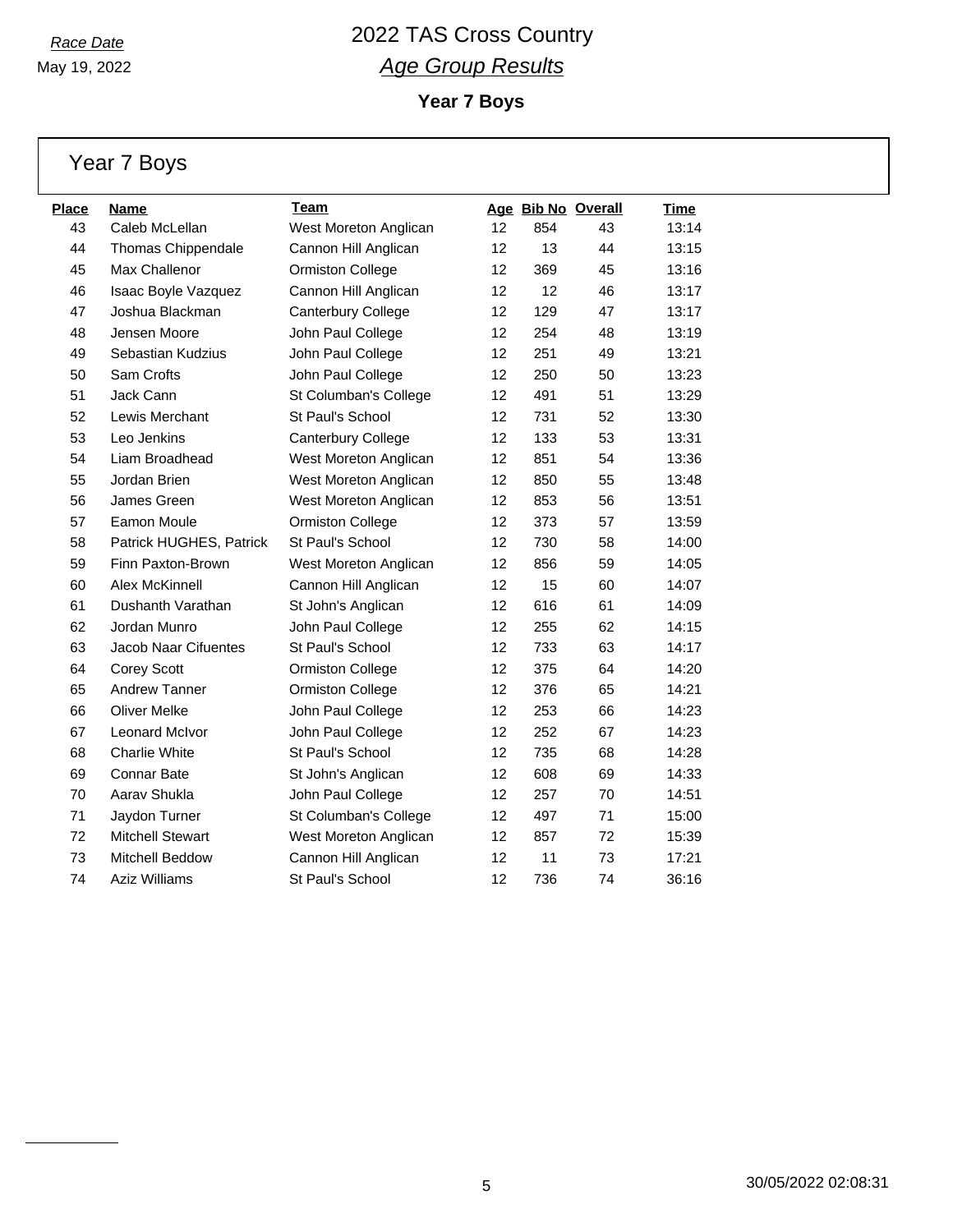May 19, 2022

**Year 8 Girls**

Year 8 Girls

| <b>Place</b>   | Name                      | Team                    |    |     | Age Bib No Overall | Time  |
|----------------|---------------------------|-------------------------|----|-----|--------------------|-------|
| 1              | Sophie Webb               | Canterbury College      | 13 | 147 | 1                  | 11:35 |
| $\overline{c}$ | Destinee Pickvance-Yee    | Canterbury College      | 13 | 145 | $\overline{c}$     | 12:30 |
| 3              | Tabatha Reynolds          | John Paul College       | 13 | 264 | 3                  | 12:43 |
| 4              | <b>Charlotte Sullivan</b> | West Moreton Anglican   | 13 | 867 | $\overline{4}$     | 12:44 |
| 5              | Lyvia Ho                  | <b>Ormiston College</b> | 13 | 380 | 5                  | 12:46 |
| 6              | Millie Mitchell           | Cannon Hill Anglican    | 13 | 25  | 6                  | 12:54 |
| 7              | Baylee Kennedy            | Cannon Hill Anglican    | 13 | 24  | $\overline{7}$     | 13:00 |
| 8              | Harmony Bush              | John Paul College       | 13 | 260 | 8                  | 13:01 |
| 9              | Harmony Taylor            | West Moreton Anglican   | 13 | 868 | 9                  | 13:01 |
| 10             | Lucinda Harvey            | St Columban's College   | 13 | 500 | 10                 | 13:05 |
| 11             | Olivia Boland             | Cannon Hill Anglican    | 13 | 22  | 11                 | 13:07 |
| 12             | Chelsea Lyons             | Ormiston College        | 13 | 383 | 12                 | 13:09 |
| 13             | Elize Lee                 | Canterbury College      | 13 | 143 | 13                 | 13:11 |
| 14             | Hannah Smith              | John Paul College       | 13 | 265 | 14                 | 13:22 |
| 15             | Hanna Schofield           | Cannon Hill Anglican    | 13 | 28  | 15                 | 13:27 |
| 16             | <b>Ruby Setterfield</b>   | St Paul's School        | 13 | 744 | 16                 | 13:29 |
| 17             | Arabella Ryan             | West Moreton Anglican   | 13 | 866 | 17                 | 13:36 |
| 18             | Mikala Fox                | Canterbury College      | 13 | 139 | 18                 | 13:41 |
| 19             | <b>Charlotte Marley</b>   | St John's Anglican      | 13 | 623 | 19                 | 13:47 |
| 20             | <b>Charlotte Begley</b>   | Cannon Hill Anglican    | 13 | 21  | 20                 | 13:51 |
| 21             | Olivia Olechnowicz        | John Paul College       | 13 | 263 | 21                 | 13:57 |
| 22             | Ellie Welch               | John Paul College       | 13 | 267 | 22                 | 13:58 |
| 23             | Amelia Van Soelen         | Ormiston College        | 13 | 386 | 23                 | 13:58 |
| 24             | Keira Eastman             | John Paul College       | 13 | 262 | 24                 | 14:06 |
| 25             | Chloe Azor                | <b>Ormiston College</b> | 13 | 378 | 25                 | 14:09 |
| 26             | Daisy Axton               | Cannon Hill Anglican    | 13 | 20  | 26                 | 14:14 |
| 27             | Zoe Knight                | St Columban's College   | 13 | 501 | 27                 | 14:15 |
| 28             | <b>Esher Jeffered</b>     | West Moreton Anglican   | 13 | 863 | 28                 | 14:16 |
| 29             | Lucy Sanderson            | Cannon Hill Anglican    | 13 | 27  | 29                 | 14:16 |
| 30             | Lara Christensen          | West Moreton Anglican   | 13 | 860 | 30                 | 14:18 |
| 31             | <b>Isabelle Woods</b>     | Cannon Hill Anglican    | 13 | 29  | 31                 | 14:18 |
| 32             | Leila Tilley              | Ormiston College        | 13 | 385 | 32                 | 14:25 |
| 33             | Cuthbertson Mia           | West Moreton Anglican   | 13 | 865 | 33                 | 14:29 |
| 34             | Bella McGowan             | St Columban's College   | 13 | 502 | 34                 | 14:29 |
| 35             | Aimee Henry               | Canterbury College      | 13 | 140 | 35                 | 14:31 |
| 36             | Chloe Moon                | <b>Ormiston College</b> | 13 | 384 | 36                 | 14:34 |
| 37             | Sienna Wilson             | St Columban's College   | 13 | 507 | 37                 | 14:40 |
| 38             | Monique Doyle             | West Moreton Anglican   | 13 | 861 | 38                 | 14:41 |
| 39             | Josie Wood                | Ormiston College        | 13 | 387 | 39                 | 14:54 |
| 40             | Pippa Sharp               | Canterbury College      | 13 | 146 | 40                 | 15:00 |
| 41             | Erin Bampton              | John Paul College       | 13 | 258 | 41                 | 15:06 |
| 42             | Elkee Lang McMahon        | Canterbury College      | 13 | 141 | 42                 | 15:08 |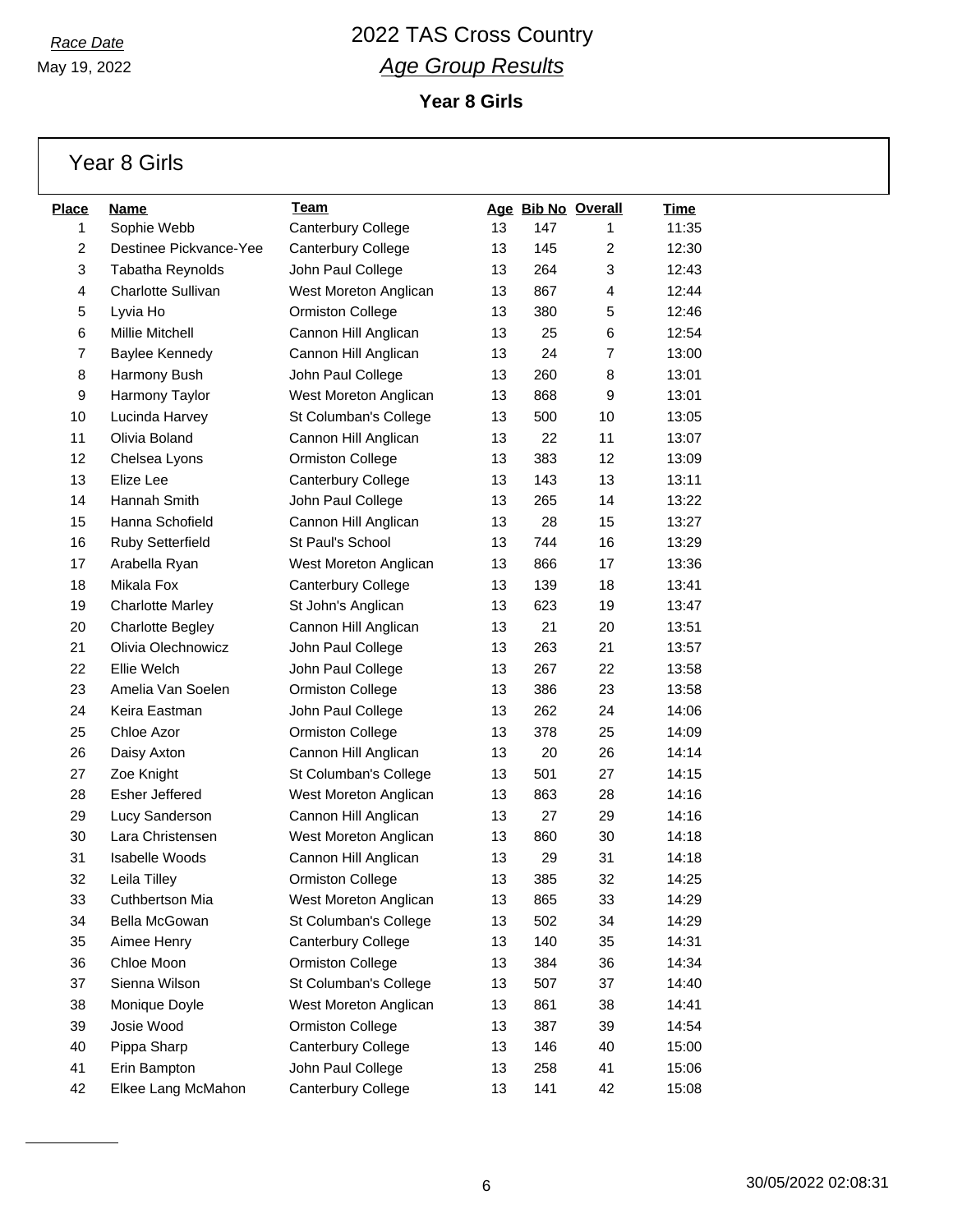**Year 8 Girls**

|  | Year 8 Girls |
|--|--------------|
|  |              |

| <b>Place</b> | Name                  | Team                    |    |     | Age Bib No Overall | <u>Time</u> |
|--------------|-----------------------|-------------------------|----|-----|--------------------|-------------|
| 43           | Mikayla Waters        | St Columban's College   | 13 | 506 | 43                 | 15:08       |
| 44           | Stella Grace          | St Paul's School        | 13 | 740 | 44                 | 15:08       |
| 45           | Mali SIMPSON          | St Paul's School        | 13 | 745 | 45                 | 15:08       |
| 46           | Xi-An Gait            | Cannon Hill Anglican    | 13 | 23  | 46                 | 15:09       |
| 47           | Tamara Leo            | <b>Ormiston College</b> | 13 | 382 | 47                 | 15:09       |
| 48           | Poppy Forrest         | St Paul's School        | 13 | 739 | 48                 | 15:24       |
| 49           | Amelia QUILTY         | St Paul's School        | 13 | 743 | 49                 | 15:33       |
| 50           | Emma SMITH            | St Paul's School        | 13 | 747 | 50                 | 15:36       |
| 51           | Lily McArthur         | St Paul's School        | 13 | 742 | 51                 | 15:37       |
| 52           | Olivia Carrol         | Canterbury College      | 13 | 138 | 52                 | 15:45       |
| 53           | Sienna SIMPSON        | St Paul's School        | 13 | 746 | 53                 | 15:47       |
| 54           | Emily Lang McMahon    | Canterbury College      | 13 | 142 | 54                 | 15:51       |
| 55           | Asha Edhouse          | <b>Ormiston College</b> | 13 | 379 | 55                 | 15:52       |
| 56           | Ava Hurley            | <b>Ormiston College</b> | 13 | 381 | 56                 | 15:56       |
| 57           | Ella Sincock          | St Columban's College   | 13 | 504 | 57                 | 15:58       |
| 58           | Sarbani Maitra        | St John's Anglican      | 13 | 622 | 58                 | 16:09       |
| 59           | Pohiva Meletoa        | Canterbury College      | 13 | 144 | 59                 | 16:09       |
| 60           | Mia Binding           | John Paul College       | 13 | 259 | 60                 | 16:40       |
| 61           | <b>Chloe Butler</b>   | West Moreton Anglican   | 13 | 859 | 61                 | 16:46       |
| 62           | <b>Shilah Drew</b>    | John Paul College       | 13 | 261 | 62                 | 16:55       |
| 63           | Ruby Bohen            | West Moreton Anglican   | 13 | 864 | 63                 | 17:00       |
| 64           | Abbey Thomason        | St Columban's College   | 13 | 505 | 64                 | 17:14       |
| 65           | Chloe Facoory         | St Columban's College   | 13 | 499 | 65                 | 17:29       |
| 66           | Cassidy Ramsey        | St Columban's College   | 13 | 503 | 66                 | 17:45       |
| 67           | Madeleine Walton      | St John's Anglican      | 13 | 626 | 67                 | 17:54       |
| 68           | Charlotte Lobley      | St John's Anglican      | 13 | 621 | 68                 | 18:00       |
| 69           | <b>Emily Nowak</b>    | St John's Anglican      | 13 | 624 | 69                 | 18:00       |
| 70           | Matilda Chapman       | St Columban's College   | 13 | 498 | 70                 | 18:15       |
| 71           | Victoria Taylor       | John Paul College       | 13 | 266 | 71                 | 18:48       |
| 72           | Imogen Arici          | St Paul's School        | 13 | 738 | 72                 | 19:35       |
| 73           | Chloe Kelso           | St Paul's School        | 13 | 741 | 73                 | 19:43       |
| 74           | Ellasandra Brown      | St John's Anglican      | 13 | 619 | 74                 | 21:16       |
| 75           | <b>Isabelle Woods</b> | Cannon Hill Anglican    | 13 | 30  | 75                 | 21:59       |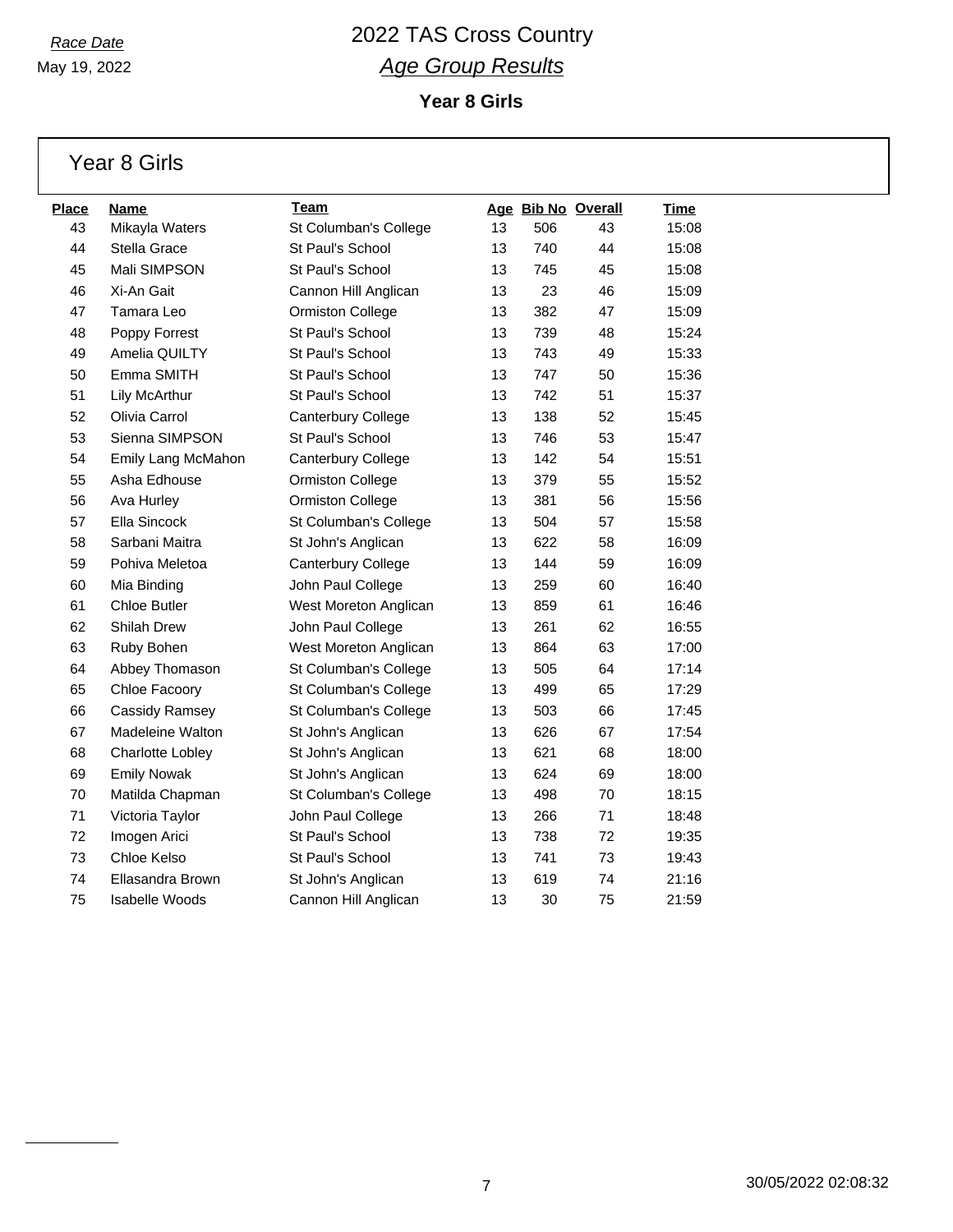May 19, 2022

**Year 8 Boys**

| Year 8 Boys |  |  |
|-------------|--|--|
|-------------|--|--|

| <b>Place</b> | Name                  | Team                    |    | Age Bib No Overall |                | <b>Time</b> |
|--------------|-----------------------|-------------------------|----|--------------------|----------------|-------------|
| 1            | Eamon Byrne           | St John's Anglican      | 13 | 630                | 1              | 10:47       |
| 2            | <b>Brock Webster</b>  | John Paul College       | 13 | 270                | $\overline{c}$ | 10:56       |
| 3            | Nash Meek             | <b>Ormiston College</b> | 13 | 395                | 3              | 10:57       |
| 4            | <b>Tyler Baumber</b>  | <b>Ormiston College</b> | 13 | 389                | 4              | 10:59       |
| 5            | Leon Matsushita       | Canterbury College      | 13 | 152                | 5              | 11:17       |
| 6            | Nicholas Donaldson    | St Paul's School        | 13 | 750                | 6              | 11:18       |
| 7            | Robert Malcolm        | <b>Ormiston College</b> | 13 | 394                | 7              | 11:26       |
| 8            | Mozes Arjun           | St Columban's College   | 13 | 509                | 8              | 11:33       |
| 9            | Jackson Alcock        | St Columban's College   | 13 | 508                | 9              | 11:36       |
| 10           | Oska Fenwick          | St Paul's School        | 13 | 751                | 10             | 11:36       |
| 11           | Liam Clark            | Cannon Hill Anglican    | 13 | 33                 | 11             | 11:42       |
| 12           | Daniel Hughes         | John Paul College       | 13 | 271                | 12             | 11:44       |
| 13           | Zavier Anderson       | West Moreton Anglican   | 13 | 869                | 13             | 11:48       |
| 14           | Vincent Alexandrou    | <b>Ormiston College</b> | 13 | 388                | 14             | 11:49       |
| 15           | Tinashe Nyatsanga     | St John's Anglican      | 13 | 635                | 15             | 11:53       |
| 16           | Ashley Muldoon        | Cannon Hill Anglican    | 13 | 37                 | 16             | 11:55       |
| 17           | Mitchell Doyle        | West Moreton Anglican   | 13 | 872                | 17             | 12:04       |
| 18           | <b>Oliver HASTIE</b>  | St Paul's School        | 13 | 752                | 18             | 12:09       |
| 19           | Oscar Watson          | <b>Ormiston College</b> | 13 | 397                | 19             | 12:11       |
| 20           | Zaki Rowe             | John Paul College       | 13 | 276                | 20             | 12:13       |
| 21           | Jayden Braithwaite    | St John's Anglican      | 13 | 629                | 21             | 12:14       |
| 22           | Joseph Bergin         | St John's Anglican      | 13 | 628                | 22             | 12:16       |
| 23           | <b>Bailey Worboys</b> | St John's Anglican      | 13 | 637                | 23             | 12:19       |
| 24           | Ellis Hawkings        | <b>Ormiston College</b> | 13 | 392                | 24             | 12:26       |
| 25           | Harry Thiedecke       | St John's Anglican      | 13 | 636                | 25             | 12:27       |
| 26           | Keaton Pfeiffer       | Cannon Hill Anglican    | 13 | 38                 | 26             | 12:29       |
| 27           | Benjamin Marsh        | West Moreton Anglican   | 13 | 878                | 27             | 12:32       |
| 28           | Euan Campbell         | St Paul's School        | 13 | 749                | 28             | 12:33       |
| 29           | <b>William White</b>  | Canterbury College      | 13 | 155                | 29             | 12:35       |
| 30           | Jeremiah Jesberg      | West Moreton Anglican   | 13 | 877                | 30             | 12:35       |
| 31           | Jaeden Kowald         | John Paul College       | 13 | 272                | 31             | 12:37       |
| 32           | Angus Campbell        | Cannon Hill Anglican    | 13 | 32                 | 32             | 12:40       |
| 33           | <b>Ethan Eastgate</b> | <b>Ormiston College</b> | 13 | 391                | 33             | 12:42       |
| 34           | Harry STANNARD        | St Paul's School        | 13 | 755                | 34             | 12:43       |
| 35           | Keoni Brown           | Canterbury College      | 13 | 148                | 35             | 12:47       |
| 36           | Zayden Gallagher      | West Moreton Anglican   | 13 | 874                | 36             | 12:50       |
| 37           | Ewan Oliver           | John Paul College       | 13 | 275                | 37             | 12:50       |
| 38           | Peter Elliott         | Cannon Hill Anglican    | 13 | 34                 | 38             | 12:53       |
| 39           | Oliver Dodd           | John Paul College       | 13 | 269                | 39             | 12:53       |
| 40           | Hugo Huang            | <b>Ormiston College</b> | 13 | 393                | 40             | 12:55       |
| 41           | Christiaan Howes      | Canterbury College      | 13 | 151                | 41             | 12:56       |
| 42           | Lachlan Barnes        | John Paul College       | 13 | 268                | 42             | 12:57       |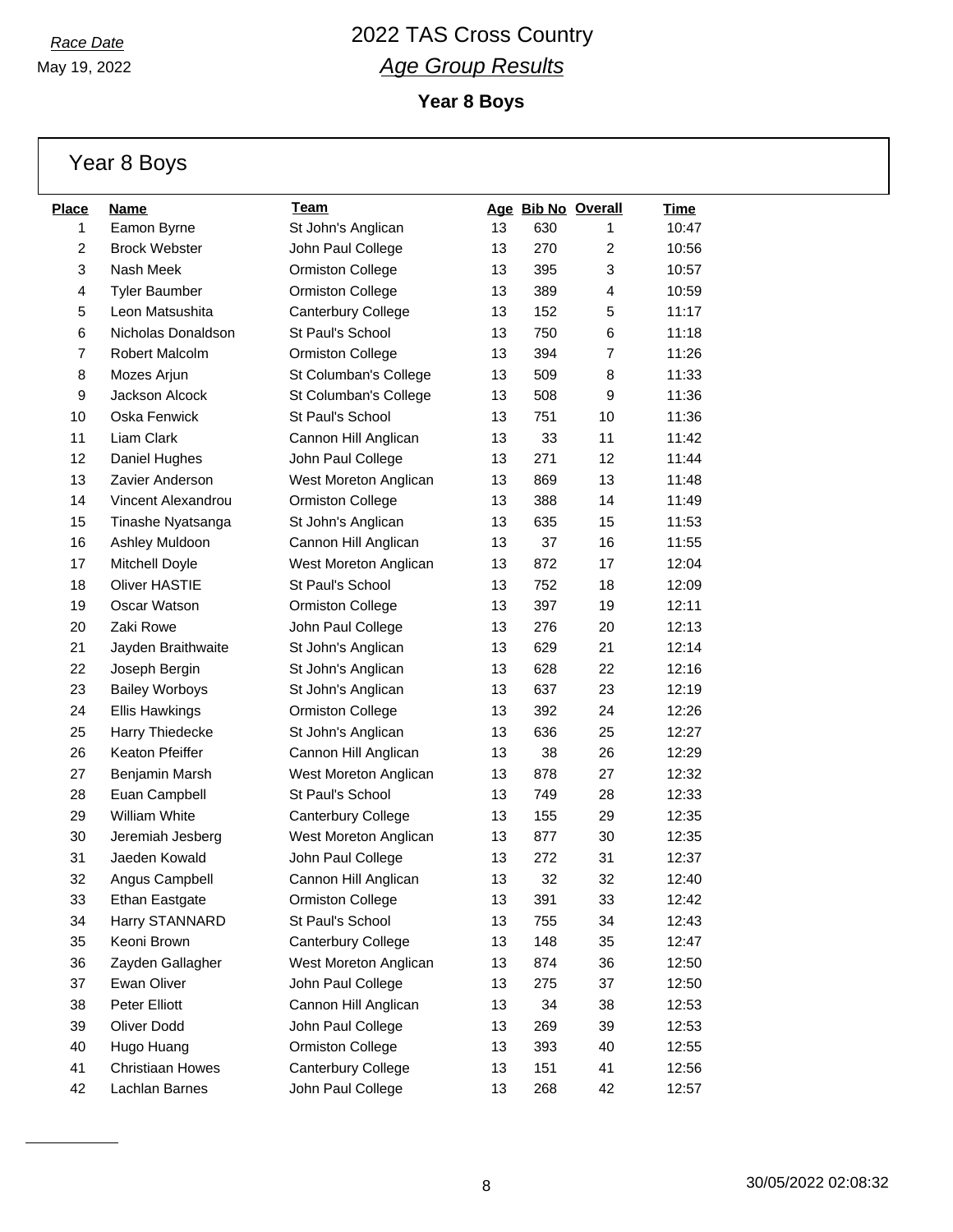May 19, 2022

**Year 8 Boys**

|  | Year 8 Boys |
|--|-------------|
|  |             |

| <b>Place</b> | <b>Name</b>               | <u>Team</u>             |    | Age Bib No Overall |    | <b>Time</b> |
|--------------|---------------------------|-------------------------|----|--------------------|----|-------------|
| 43           | Henry Walker              | Canterbury College      | 13 | 154                | 43 | 13:06       |
| 44           | <b>Thomas Blackler</b>    | Cannon Hill Anglican    | 13 | 31                 | 44 | 13:09       |
| 45           | Ryan Polgase              | <b>Ormiston College</b> | 13 | 396                | 45 | 13:11       |
| 46           | Kai McCarthy              | Cannon Hill Anglican    | 13 | 36                 | 46 | 13:14       |
| 47           | Callum Brady              | West Moreton Anglican   | 13 | 870                | 47 | 13:14       |
| 48           | <b>Ryley Egstorf</b>      | Canterbury College      | 13 | 150                | 48 | 13:16       |
| 49           | <b>Kuer Kuer</b>          | St Columban's College   | 13 | 514                | 49 | 13:17       |
| 50           | Will Gnech                | St John's Anglican      | 13 | 632                | 50 | 13:19       |
| 51           | Reegan Kliese             | St Columban's College   | 13 | 513                | 51 | 13:27       |
| 52           | Cooper Welch              | John Paul College       | 13 | 277                | 52 | 13:28       |
| 53           | Jordan Lesmana            | John Paul College       | 13 | 274                | 53 | 13:29       |
| 54           | Will Greenwood            | Cannon Hill Anglican    | 13 | 35                 | 54 | 13:40       |
| 55           | <b>Hunter McKenzie</b>    | St Columban's College   | 13 | 516                | 55 | 13:42       |
| 56           | <b>Edward Brown</b>       | <b>Ormiston College</b> | 13 | 390                | 56 | 13:43       |
| 57           | <b>Walter Stuckey</b>     | St Columban's College   | 13 | 517                | 57 | 13:53       |
| 58           | Oscar Nguyen              | St John's Anglican      | 13 | 633                | 58 | 13:58       |
| 59           | Dirk HUS                  | St Paul's School        | 13 | 753                | 59 | 14:04       |
| 60           | Raheel NARSEY             | St Paul's School        | 13 | 754                | 60 | 14:05       |
| 61           | Lachlan Taylor            | Cannon Hill Anglican    | 13 | 39                 | 61 | 14:07       |
| 62           | Kingsley Brookes          | St Paul's School        | 13 | 748                | 62 | 14:08       |
| 63           | Jack Frame                | St John's Anglican      | 13 | 631                | 63 | 14:10       |
| 64           | Asbjorn Hardt             | West Moreton Anglican   | 13 | 875                | 64 | 14:13       |
| 65           | <b>Clayton Cross</b>      | West Moreton Anglican   | 13 | 871                | 65 | 14:15       |
| 66           | Romon Zeng                | Canterbury College      | 13 | 156                | 66 | 14:18       |
| 67           | Ellis Leighton            | St Columban's College   | 13 | 515                | 67 | 14:52       |
| 68           | Macan Kaddatz             | St Columban's College   | 13 | 512                | 68 | 14:58       |
| 69           | Parker Hines              | West Moreton Anglican   | 13 | 876                | 69 | 15:05       |
| 70           | Levi Davidson             | St Columban's College   | 13 | 510                | 70 | 15:12       |
| 71           | <b>Chad Fisher-Peters</b> | West Moreton Anglican   | 13 | 873                | 71 | 15:20       |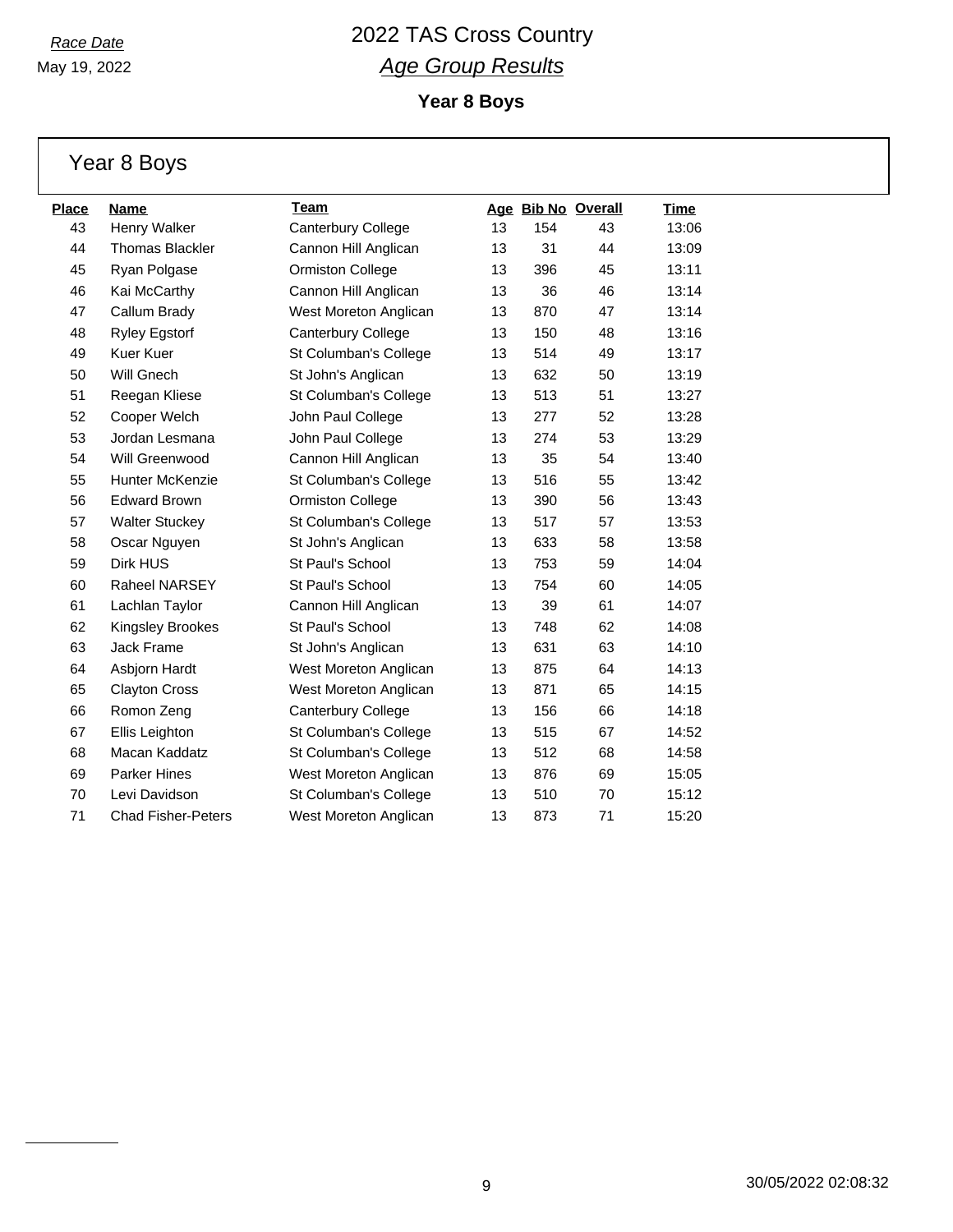May 19, 2022

**Year 9 Girls**

Year 9 Girls

| <b>Place</b>   | Name                           | Team                    |    | Age Bib No Overall |                | Time  |
|----------------|--------------------------------|-------------------------|----|--------------------|----------------|-------|
| 1              | Sienna Burnham                 | Canterbury College      | 14 | 160                | 1              | 10:52 |
| $\overline{c}$ | Zoe Ammundsen                  | Cannon Hill Anglican    | 14 | 42                 | $\overline{c}$ | 11:24 |
| 3              | <b>Tiana Parsons</b>           | West Moreton Anglican   | 14 | 886                | 3              | 11:25 |
| 4              | <b>Charlotte Parsons</b>       | West Moreton Anglican   | 14 | 885                | 4              | 11:47 |
| 5              | <b>Rylee Novinetz Novinetz</b> | West Moreton Anglican   | 14 | 884                | 5              | 11:50 |
| 6              | <b>Charlotte Brown</b>         | John Paul College       | 14 | 279                | 6              | 11:59 |
| 7              | Olivia Grundy                  | West Moreton Anglican   | 14 | 881                | $\overline{7}$ | 12:03 |
| 8              | Kaylee Gorroick Gorroick       | West Moreton Anglican   | 14 | 880                | 8              | 12:04 |
| 9              | Ella Jeffries                  | <b>Ormiston College</b> | 14 | 400                | 9              | 12:06 |
| 10             | Savannah Cope                  | St Columban's College   | 14 | 519                | 10             | 12:21 |
| 11             | Kayla Moore Moore              | West Moreton Anglican   | 14 | 883                | 11             | 12:28 |
| 12             | Larissa White                  | Canterbury College      | 14 | 167                | 12             | 12:31 |
| 13             | Chloe Becker                   | St Columban's College   | 14 | 518                | 13             | 12:36 |
| 14             | Amelie Isles                   | <b>Ormiston College</b> | 14 | 399                | 14             | 12:40 |
| 15             | Nina FENWICK                   | St Paul's School        | 14 | 762                | 15             | 12:50 |
| 16             | <b>Holly Ballard</b>           | Cannon Hill Anglican    | 14 | 44                 | 16             | 12:54 |
| 17             | Layla Fulton                   | West Moreton Anglican   | 14 | 879                | 17             | 13:05 |
| 18             | Isabella Mirkovic              | John Paul College       | 14 | 283                | 18             | 13:07 |
| 19             | Savannah Poaniagua             | Canterbury College      | 14 | 166                | 19             | 13:08 |
| 20             | Sienna Austin                  | Cannon Hill Anglican    | 14 | 43                 | 20             | 13:12 |
| 21             | Sara Rizniak                   | St Columban's College   | 14 | 525                | 21             | 13:23 |
| 22             | Ella Moodie                    | John Paul College       | 14 | 284                | 22             | 13:26 |
| 23             | Poppy Ammundsen                | Cannon Hill Anglican    | 14 | 41                 | 23             | 13:34 |
| 24             | Jaiselle Hunter                | Ormiston College        | 14 | 398                | 24             | 13:36 |
| 25             | Jessica Schull                 | <b>Ormiston College</b> | 14 | 404                | 25             | 13:41 |
| 26             | Tayla Budd                     | Canterbury College      | 14 | 159                | 26             | 13:49 |
| 27             | Natasha Wooding                | <b>Ormiston College</b> | 14 | 407                | 27             | 13:55 |
| 28             | Leah COX                       | St Paul's School        | 14 | 761                | 28             | 13:56 |
| 29             | Stella BOUMA                   | St Paul's School        | 14 | 758                | 29             | 13:57 |
| 30             | Claire O'Neill                 | Ormiston College        | 14 | 402                | 30             | 14:00 |
| 31             | Samantha Forsyth               | St Columban's College   | 14 | 522                | 31             | 14:01 |
| 32             | Phoebe Stedman                 | John Paul College       | 14 | 286                | 32             | 14:15 |
| 33             | Poppy MacDougall               | Cannon Hill Anglican    | 14 | 46                 | 33             | 14:39 |
| 34             | Lilliana Toth                  | St John's Anglican      | 14 | 644                | 34             | 14:58 |
| 35             | Claudia Tomic                  | Ormiston College        | 14 | 406                | 35             | 15:01 |
| 36             | Fluer Westerberg               | St John's Anglican      | 14 | 646                | 36             | 15:17 |
| 37             | Amaya MEARNS                   | St Paul's School        | 14 | 766                | 37             | 15:18 |
| 38             | Olivia Lavin                   | John Paul College       | 14 | 278                | 38             | 15:20 |
| 39             | <b>Claire Sharpe</b>           | West Moreton Anglican   | 14 | 887                | 39             | 15:27 |
| 40             | Aspen Maher                    | Canterbury College      | 14 | 163                | 40             | 15:34 |
| 41             | Sophia Curtis                  | St Columban's College   | 14 | 520                | 41             | 15:37 |
| 42             | Siara Leach                    | St John's Anglican      | 14 | 640                | 42             | 15:39 |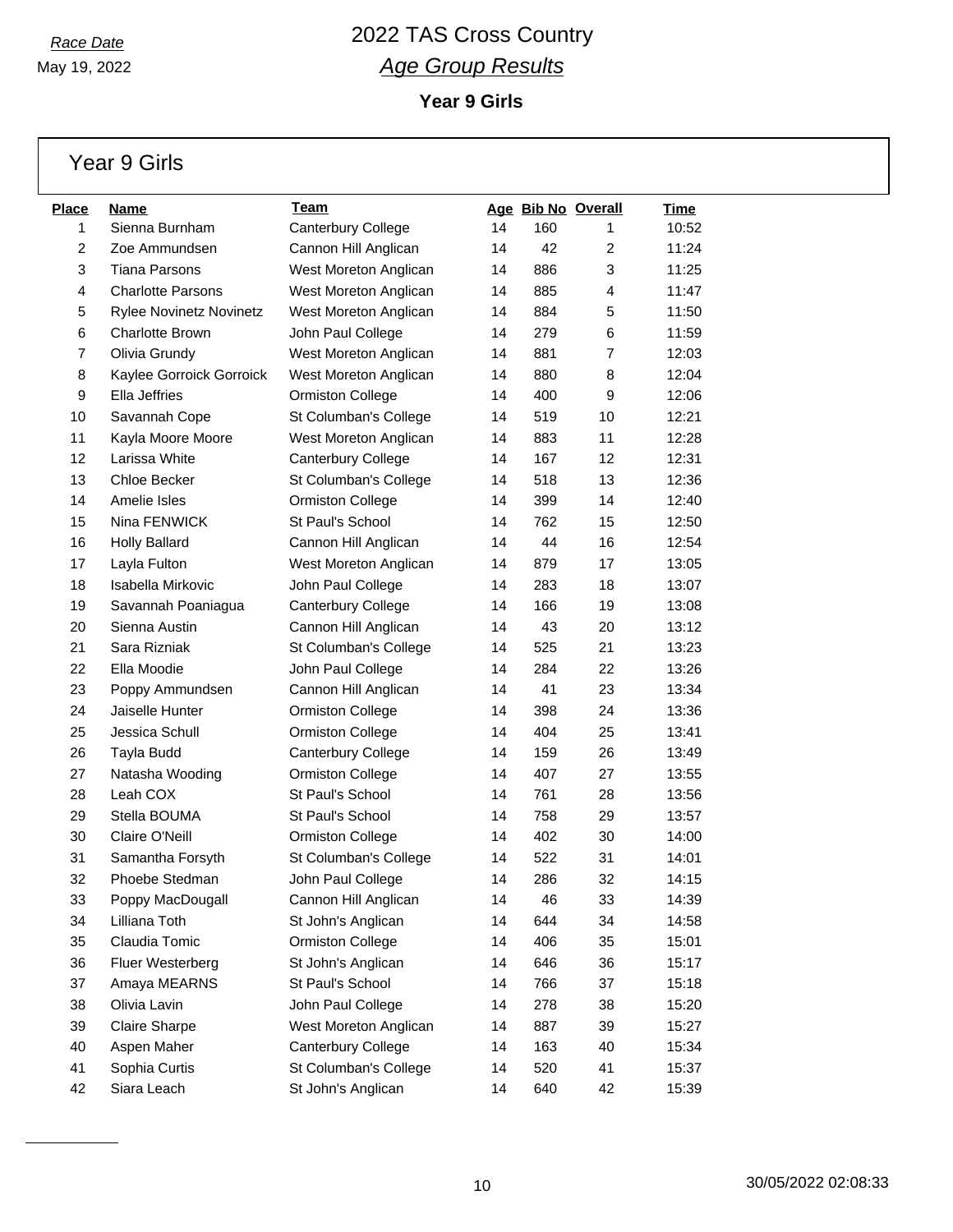**Year 9 Girls**

Year 9 Girls

| Place | <b>Name</b>                 | Team                      |    |     | Age Bib No Overall | <u>Time</u> |
|-------|-----------------------------|---------------------------|----|-----|--------------------|-------------|
| 43    | Tayla Hunter-Geppert        | John Paul College         | 14 | 280 | 43                 | 15:50       |
| 44    | Cindy Nguyen                | St Columban's College     | 14 | 524 | 44                 | 15:52       |
| 45    | Lucia GIBSON                | St Paul's School          | 14 | 763 | 45                 | 15:57       |
| 46    | Sophie Wells                | St John's Anglican        | 14 | 645 | 46                 | 15:58       |
| 47    | Sieanah McGowan             | St Columban's College     | 14 | 523 | 47                 | 15:59       |
| 48    | Cadence Leung               | John Paul College         | 14 | 282 | 48                 | 16:00       |
| 49    | <b>Bridie Fawkes</b>        | Canterbury College        | 14 | 162 | 49                 | 16:02       |
| 50    | Victoria Seng               | Cannon Hill Anglican      | 14 | 47  | 50                 | 16:04       |
| 51    | Ashlinn Ahmelman            | Cannon Hill Anglican      | 14 | 40  | 51                 | 16:04       |
| 52    | Shari Bridge                | St Paul's School          | 14 | 759 | 52                 | 16:05       |
| 53    | Rane Zahraa                 | John Paul College         | 14 | 287 | 53                 | 16:06       |
| 54    | Sahara Spindler             | Cannon Hill Anglican      | 14 | 48  | 54                 | 16:06       |
| 55    | Rasharni Rallah             | John Paul College         | 14 | 285 | 55                 | 16:07       |
| 56    | Mia Sketcher                | St Columban's College     | 14 | 526 | 56                 | 16:15       |
| 57    | Ataahua Malibu              | <b>Canterbury College</b> | 14 | 164 | 57                 | 16:34       |
| 58    | Abigail Zammit              | St Columban's College     | 14 | 527 | 58                 | 16:46       |
| 59    | Grace Flanagan              | St Columban's College     | 14 | 521 | 59                 | 17:24       |
| 60    | <b>Rachel Wilson Wilson</b> | West Moreton Anglican     | 14 | 888 | 60                 | 17:48       |
| 61    | Samantha Lythall            | St John's Anglican        | 14 | 641 | 61                 | 17:50       |
| 62    | Abbey Hessell               | St John's Anglican        | 14 | 639 | 62                 | 18:12       |
| 63    | Georgia Carroll             | St Paul's School          | 14 | 760 | 63                 | 18:27       |
| 64    | Scarlett Long               | West Moreton Anglican     | 14 | 882 | 64                 | 18:28       |
| 65    | Phoebe Dyer                 | <b>Canterbury College</b> | 14 | 161 | 65                 | 18:51       |
| 66    | Sophie Moore                | <b>Ormiston College</b>   | 14 | 401 | 66                 | 19:13       |
| 67    | Olivia Wright               | St John's Anglican        | 14 | 647 | 67                 | 36:14       |
| 68    | <b>Claire Plummer</b>       | <b>Canterbury College</b> | 14 | 165 | 68                 | 1:44:27     |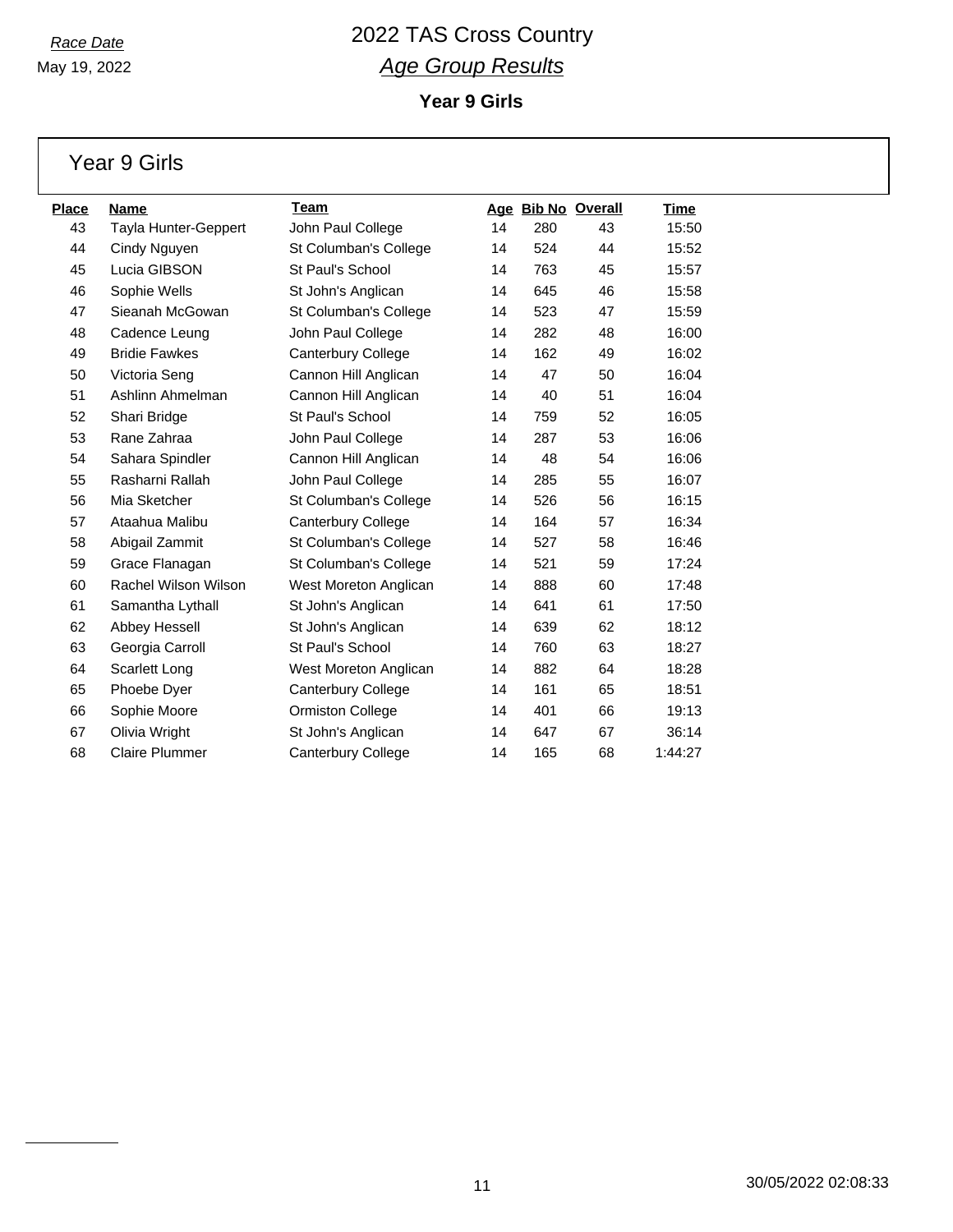May 19, 2022

### *Race Date* 2022 TAS Cross Country *Age Group Results* **Year 10 Girls**

Year 10 Girls

| <b>Place</b>   | Name                         | Team                    |    |     | Age Bib No Overall | <b>Time</b> |
|----------------|------------------------------|-------------------------|----|-----|--------------------|-------------|
| 1              | Emily Webb                   | Canterbury College      | 15 | 187 | 1                  | 11:05       |
| $\overline{c}$ | Vienna Neumeister            | Canterbury College      | 15 | 185 | $\overline{2}$     | 11:12       |
| 3              | Jorja Lockhart               | Canterbury College      | 15 | 182 | 3                  | 11:25       |
| 4              | Callie Bannister             | Cannon Hill Anglican    | 15 | 60  | 4                  | 11:46       |
| 5              | Lily DONOVAN                 | St Paul's School        | 15 | 779 | 5                  | 11:52       |
| 6              | Eva Messer                   | John Paul College       | 15 | 303 | 6                  | 11:55       |
| 7              | Darcy Heffernan              | John Paul College       | 15 | 299 | $\overline{7}$     | 12:18       |
| 8              | Jasmine Port                 | John Paul College       | 15 | 304 | 8                  | 12:27       |
| 9              | Jessica Chen                 | <b>Ormiston College</b> | 15 | 419 | 9                  | 12:56       |
| 10             | Siena Peet                   | <b>Ormiston College</b> | 15 | 425 | 10                 | 13:14       |
| 11             | Tamika Gee                   | St John's Anglican      | 15 | 659 | 11                 | 13:20       |
| 12             | Francesca Rees               | Cannon Hill Anglican    | 15 | 66  | 12                 | 13:23       |
| 13             | Mischa Mossman-Postula       | Cannon Hill Anglican    | 15 | 65  | 13                 | 13:28       |
| 14             | <b>Grace Taylor Taylor</b>   | West Moreton Anglican   | 15 | 905 | 14                 | 13:48       |
| 15             | Danielle Manne               | <b>Ormiston College</b> | 15 | 421 | 15                 | 13:53       |
| 16             | Ella Furlong                 | Canterbury College      | 15 | 179 | 16                 | 13:55       |
| 17             | <b>Tiffany Wadsworth</b>     | John Paul College       | 15 | 306 | 17                 | 13:57       |
| 18             | <b>Trinity Doyle</b>         | West Moreton Anglican   | 15 | 901 | 18                 | 13:59       |
| 19             | Sophia McIvor                | John Paul College       | 15 | 302 | 19                 | 14:02       |
| 20             | Zali Campbell                | Cannon Hill Anglican    | 15 | 61  | 20                 | 14:09       |
| 21             | Genevieve Wallace            | West Moreton Anglican   | 15 | 908 | 21                 | 14:10       |
| 22             | <b>Grace Roberts</b>         | Cannon Hill Anglican    | 15 | 67  | 22                 | 14:14       |
| 23             | <b>Addison Buckley Adams</b> | St Columban's College   | 15 | 540 | 23                 | 14:14       |
| 24             | Claire Cadman                | St John's Anglican      | 15 | 658 | 24                 | 14:17       |
| 25             | Caitlin Greig                | <b>Ormiston College</b> | 15 | 420 | 25                 | 14:24       |
| 26             | Amelie Baker                 | West Moreton Anglican   | 15 | 899 | 26                 | 14:25       |
| 27             | Laura Brown                  | West Moreton Anglican   | 15 | 900 | 27                 | 14:31       |
| 28             | Leyla Meena                  | <b>Ormiston College</b> | 15 | 423 | 28                 | 14:32       |
| 29             | Siena Fisher-Pe              | West Moreton Anglican   | 15 | 902 | 29                 | 14:33       |
| 30             | Zoe Viero                    | St John's Anglican      | 15 | 667 | 30                 | 14:34       |
| 31             | Alyssa Grant                 | West Moreton Anglican   | 15 | 903 | 31                 | 14:37       |
| 32             | Lily Breen                   | St Columban's College   | 15 | 539 | 32                 | 14:39       |
| 33             | Rebecca Mackay               | St Paul's School        | 15 | 784 | 33                 | 14:42       |
| 34             | Elli Pegler                  | <b>Ormiston College</b> | 15 | 426 | 34                 | 14:43       |
| 35             | Lily Wheeler                 | Cannon Hill Anglican    | 15 | 69  | 35                 | 14:49       |
| 36             | Gabrielle Seaby              | St Columban's College   | 15 | 547 | 36                 | 14:50       |
| 37             | <b>Bridget Kelly</b>         | John Paul College       | 15 | 300 | 37                 | 15:00       |
| 38             | Michaela Manne               | Ormiston College        | 15 | 422 | 38                 | 15:05       |
| 39             | <b>Taylah Harris</b>         | St Columban's College   | 15 | 544 | 39                 | 15:06       |
| 40             | Zali Bailey                  | <b>Ormiston College</b> | 15 | 418 | 40                 | 15:10       |
| 41             | Dakota Nayef                 | <b>Ormiston College</b> | 15 | 424 | 41                 | 15:20       |
| 42             | Sophie Curtis                | St Columban's College   | 15 | 541 | 42                 | 15:29       |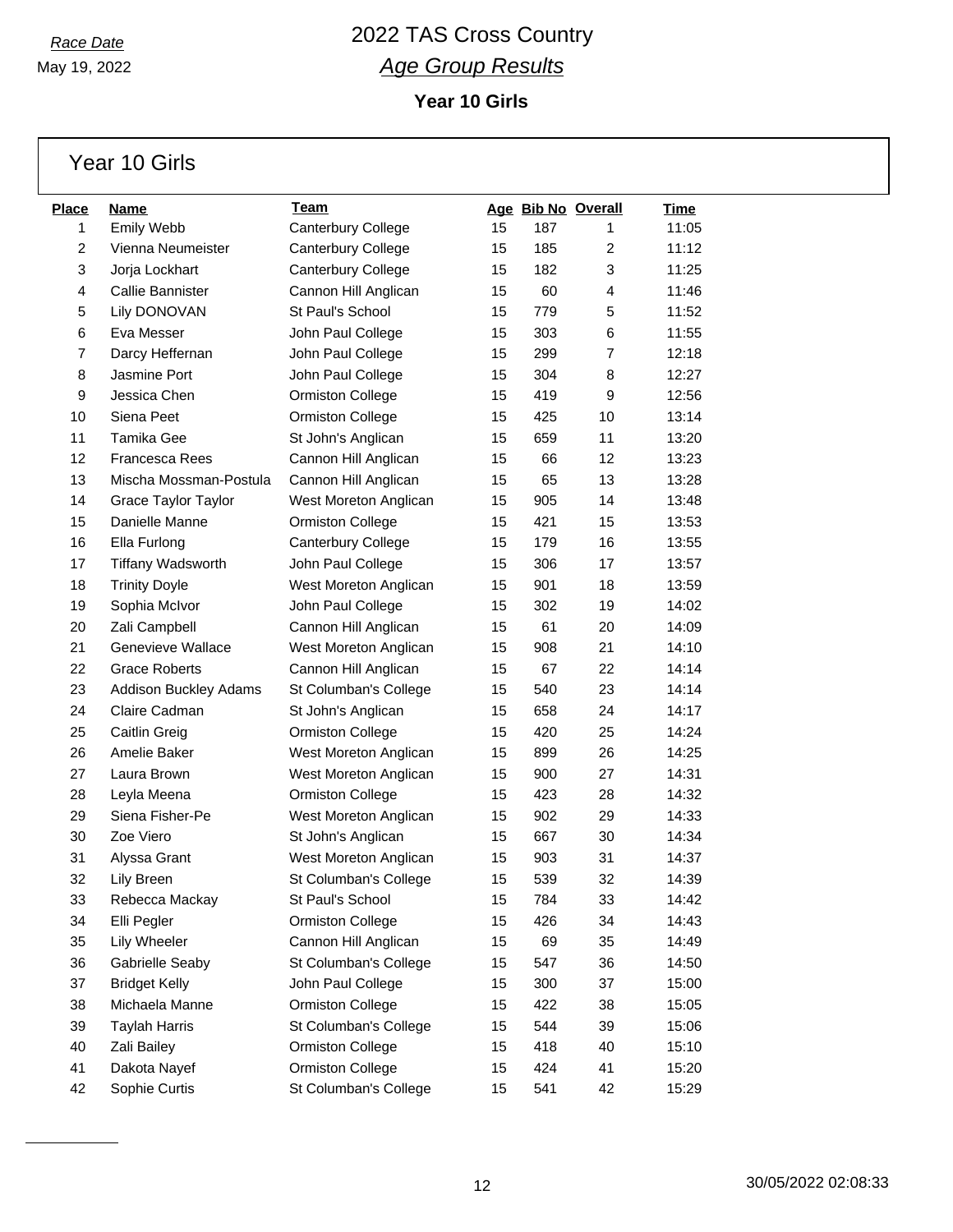May 19, 2022

### *Race Date* 2022 TAS Cross Country *Age Group Results* **Year 10 Girls**

Year 10 Girls

| <u>Place</u> | Name                    | Team                      |    |     | Age Bib No Overall | <b>Time</b> |
|--------------|-------------------------|---------------------------|----|-----|--------------------|-------------|
| 43           | Ava McGowan             | St Columban's College     | 15 | 545 | 43                 | 15:39       |
| 44           | Rebecca Howarth         | Cannon Hill Anglican      | 15 | 63  | 44                 | 15:44       |
| 45           | Julie Detaille          | Cannon Hill Anglican      | 15 | 62  | 45                 | 15:47       |
| 46           | <b>Felicity Lamb</b>    | Cannon Hill Anglican      | 15 | 64  | 46                 | 15:48       |
| 47           | Peyton Arici            | St Paul's School          | 15 | 778 | 47                 | 15:50       |
| 48           | Ava Gill                | John Paul College         | 15 | 298 | 48                 | 15:52       |
| 49           | Sommer Gibson           | St Columban's College     | 15 | 543 | 49                 | 15:56       |
| 50           | Ella GENTLE             | St Paul's School          | 15 | 781 | 50                 | 16:00       |
| 51           | <b>Holly OATES</b>      | St Paul's School          | 15 | 786 | 51                 | 16:04       |
| 52           | Izzabella Boyland       | St Columban's College     | 15 | 538 | 52                 | 16:05       |
| 53           | <b>Amity FitzGerald</b> | St Columban's College     | 15 | 542 | 53                 | 16:07       |
| 54           | Montana Otto            | St Columban's College     | 15 | 546 | 54                 | 16:09       |
| 55           | Lucy ELDER              | St Paul's School          | 15 | 780 | 55                 | 16:13       |
| 56           | Sarah Walker            | <b>Canterbury College</b> | 15 | 186 | 56                 | 16:18       |
| 57           | <b>Tailor Patterson</b> | St John's Anglican        | 15 | 665 | 57                 | 16:20       |
| 58           | Stephanie Wan           | John Paul College         | 15 | 307 | 58                 | 16:44       |
| 59           | Stephanie S Tay Taylor  | West Moreton Anglican     | 15 | 906 | 59                 | 18:12       |
| 60           | Lily Vine               | West Moreton Anglican     | 15 | 907 | 60                 | 18:12       |
| 61           | Moolie Cook             | John Paul College         | 15 | 305 | 61                 | 21:03       |
| 62           | Sam To                  | John Paul College         | 15 | 301 | 62                 | 21:05       |
| 63           | Hiu Leung               | St John's Anglican        | 15 | 663 | 63                 | 24:26       |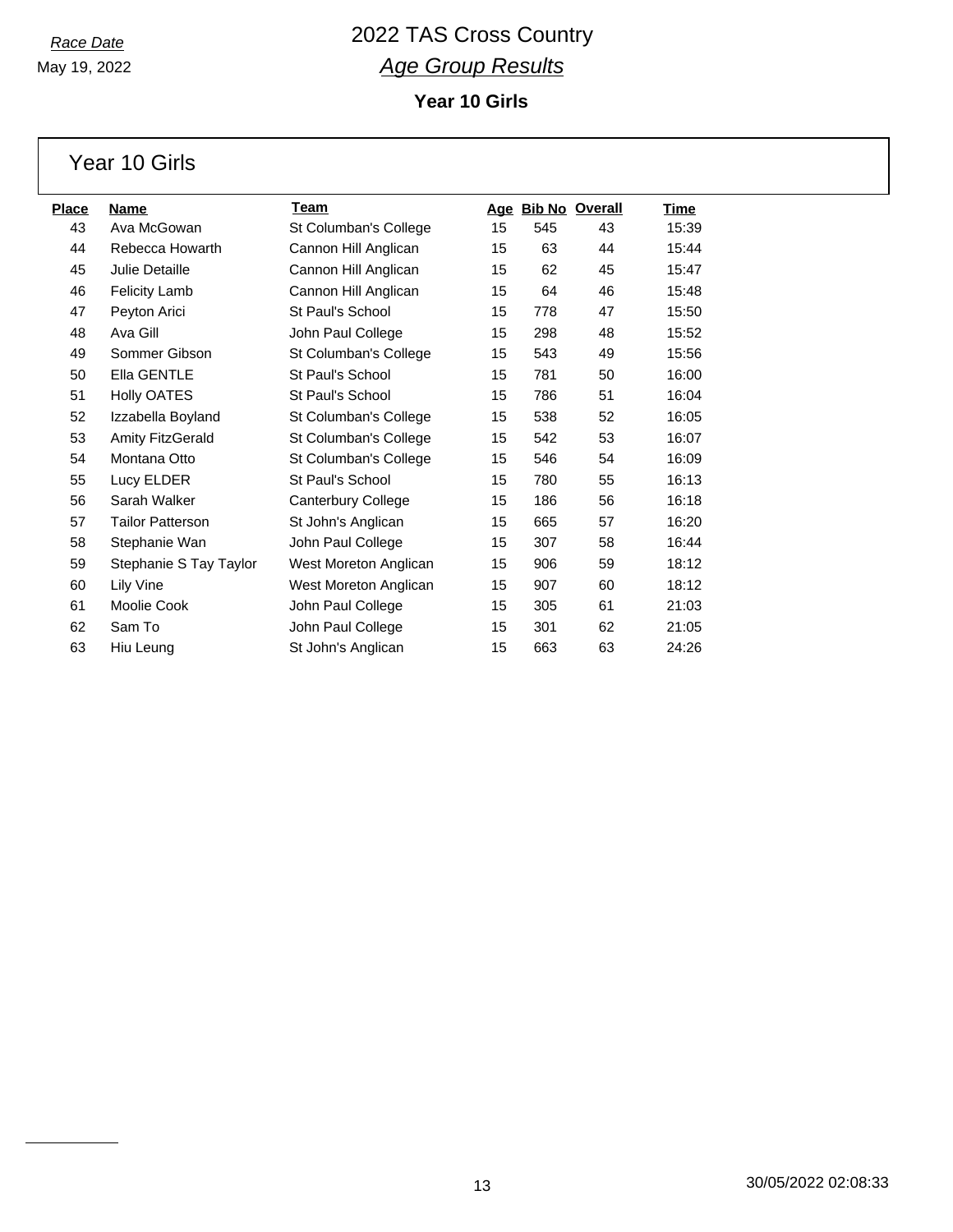May 19, 2022

### *Race Date* 2022 TAS Cross Country *Age Group Results* **Year 11 Girls**

Year 11 Girls

| <b>Place</b> | Name                     | Team                    |    | Age Bib No Overall |                | <b>Time</b> |
|--------------|--------------------------|-------------------------|----|--------------------|----------------|-------------|
| 1            | <b>Eloise Stanley</b>    | Canterbury College      | 16 | 206                | 1              | 11:05       |
| 2            | Lauren Brown             | West Moreton Anglican   | 16 | 919                | $\overline{c}$ | 11:09       |
| 3            | Georgia Grimsey          | Canterbury College      | 16 | 202                | 3              | 11:15       |
| 4            | Mackenzie Grundy         | West Moreton Anglican   | 16 | 924                | 4              | 12:00       |
| 5            | Emma Knight              | St Columban's College   | 16 | 562                | 5              | 12:07       |
| 6            | <b>Torryn Fisher</b>     | <b>Ormiston College</b> | 16 | 442                | 6              | 12:09       |
| 7            | Gemma Messer             | John Paul College       | 16 | 322                | $\overline{7}$ | 12:15       |
| 8            | Hayley O'Toole           | Ormiston College        | 16 | 444                | 8              | 12:17       |
| 9            | Aurelia Gallo            | John Paul College       | 16 | 320                | 9              | 12:23       |
| 10           | Sariah Downman           | John Paul College       | 16 | 318                | 10             | 12:32       |
| 11           | Catherine Joyal          | West Moreton Anglican   | 16 | 925                | 11             | 12:36       |
| 12           | <b>Gian Warlters</b>     | Ormiston College        | 16 | 447                | 12             | 12:51       |
| 13           | Lara Richards            | St Paul's School        | 16 | 805                | 13             | 12:58       |
| 14           | Gemma Vickers            | John Paul College       | 16 | 326                | 14             | 13:08       |
| 15           | <b>Holly Gorroick</b>    | West Moreton Anglican   | 16 | 923                | 15             | 13:09       |
| 16           | Molly Degraaf            | <b>Ormiston College</b> | 16 | 440                | 16             | 13:12       |
| 17           | Jasmine Wallace          | West Moreton Anglican   | 16 | 928                | 17             | 13:24       |
| 18           | <b>Caitlin Teakle</b>    | Cannon Hill Anglican    | 16 | 88                 | 18             | 13:37       |
| 19           | Jayda Gibson             | St Paul's School        | 16 | 799                | 19             | 13:38       |
| 20           | <b>Chane Smit</b>        | West Moreton Anglican   | 16 | 927                | 20             | 13:43       |
| 21           | <b>Grace Gatfield</b>    | St Columban's College   | 16 | 559                | 21             | 13:44       |
| 22           | Georgia Strugess         | St Columban's College   | 16 | 567                | 22             | 13:46       |
| 23           | Millie White             | St Paul's School        | 16 | 807                | 23             | 13:50       |
| 24           | Kate McComb              | St Paul's School        | 16 | 803                | 24             | 13:53       |
| 25           | Emma Humphreys           | Cannon Hill Anglican    | 16 | 82                 | 25             | 13:58       |
| 26           | Lauren Cox               | Cannon Hill Anglican    | 16 | 80                 | 26             | 14:00       |
| 27           | Katherine Teodorczuk     | <b>Ormiston College</b> | 16 | 446                | 27             | 14:02       |
| 28           | Tayla Gahagan            | Ormiston College        | 16 | 443                | 28             | 14:04       |
| 29           | Zhana Russell            | Ormiston College        | 16 | 445                | 29             | 14:11       |
| 30           | Lejla Buldo              | <b>Ormiston College</b> | 16 | 439                | 30             | 14:14       |
| 31           | Sienna Firth             | Ormiston College        | 16 | 441                | 31             | 14:16       |
| 32           | Ava Foster               | St Paul's School        | 16 | 798                | 32             | 14:28       |
| 33           | <b>Nelson Milly</b>      | Canterbury College      | 16 | 204                | 33             | 14:43       |
| 34           | Chelsea Heath            | Cannon Hill Anglican    | 16 | 81                 | 34             | 14:44       |
| 35           | <b>Charlotte McNally</b> | Cannon Hill Anglican    | 16 | 85                 | 35             | 14:56       |
| 36           | Sarah Wieland            | Cannon Hill Anglican    | 16 | 89                 | 36             | 15:06       |
| 37           | Kayla Carlow             | St Columban's College   | 16 | 558                | 37             | 15:24       |
| 38           | Keira Smith              | St Columban's College   | 16 | 565                | 38             | 15:25       |
| 39           | Natasha Rees             | Cannon Hill Anglican    | 16 | 86                 | 39             | 15:26       |
| 40           | <b>Bridgette Egan</b>    | West Moreton Anglican   | 16 | 922                | 40             | 15:40       |
| 41           | Miranda Robinson         | Cannon Hill Anglican    | 16 | 87                 | 41             | 15:51       |
| 42           | Sanaa Latif              | John Paul College       | 16 | 321                | 42             | 15:56       |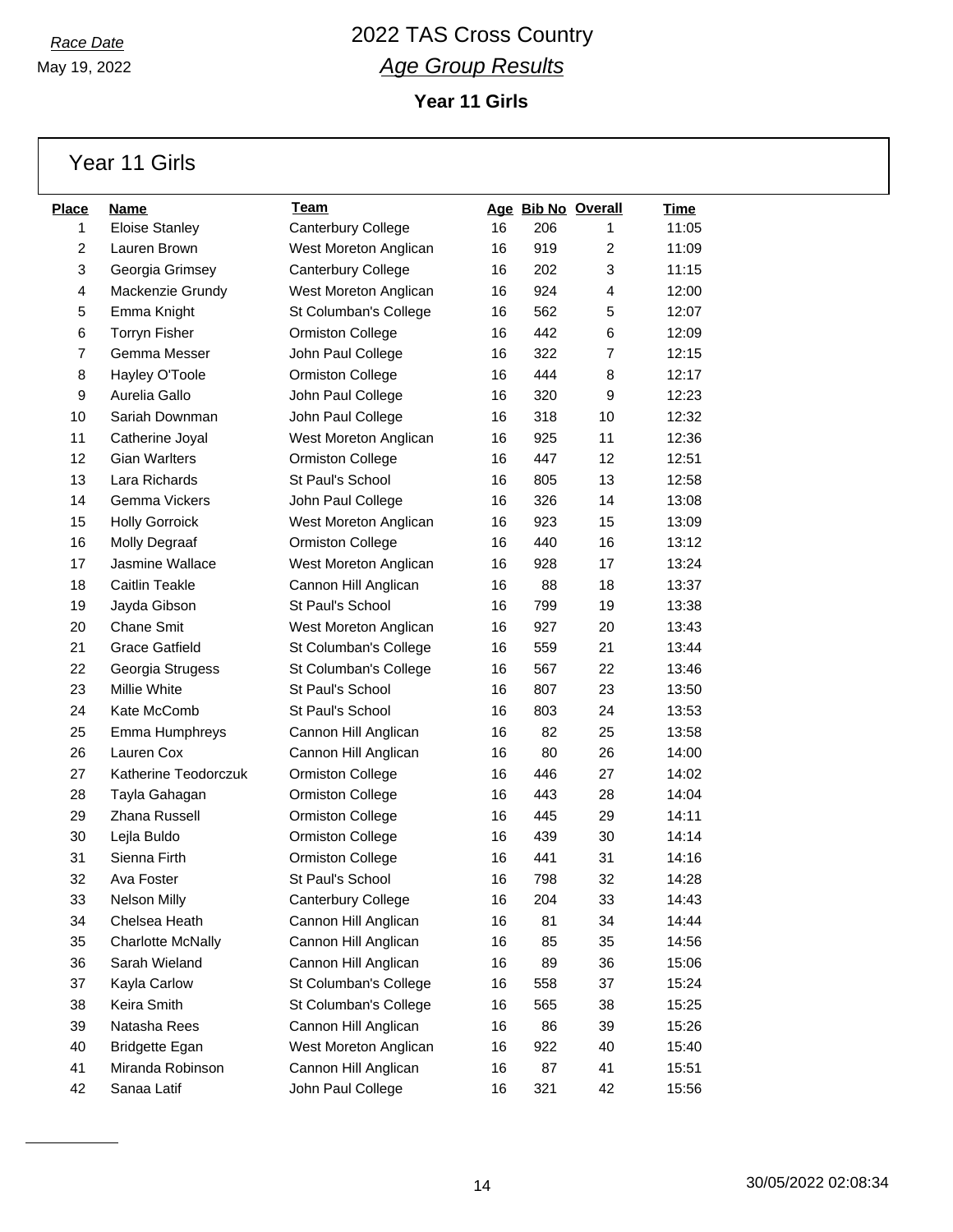May 19, 2022

### *Race Date* 2022 TAS Cross Country *Age Group Results* **Year 11 Girls**

Year 11 Girls

| <u>Place</u> | Name                 | Team                  | <u>Age</u> |     | <b>Bib No Overall</b> | Time  |
|--------------|----------------------|-----------------------|------------|-----|-----------------------|-------|
| 43           | Mia Ross             | West Moreton Anglican | 16         | 926 | 43                    | 16:03 |
| 44           | Beth McMeechan       | Cannon Hill Anglican  | 16         | 84  | 44                    | 16:09 |
| 45           | Emily Kennedy        | Cannon Hill Anglican  | 16         | 83  | 45                    | 16:09 |
| 46           | Mackenzi Smith       | St Columban's College | 16         | 566 | 46                    | 16:18 |
| 47           | Clare Neylon         | St Columban's College | 16         | 564 | 47                    | 16:19 |
| 48           | Annabel Anderson     | Canterbury College    | 16         | 198 | 48                    | 16:22 |
| 49           | Jasmine Dekker       | West Moreton Anglican | 16         | 921 | 49                    | 16:32 |
| 50           | Hannah Bryson        | John Paul College     | 16         | 324 | 50                    | 16:48 |
| 51           | Leah Hollinger       | St Columban's College | 16         | 561 | 51                    | 16:51 |
| 52           | Rhiannon Higgs       | St Columban's College | 16         | 560 | 52                    | 16:52 |
| 53           | Sophie Davis         | West Moreton Anglican | 16         | 920 | 53                    | 16:54 |
| 54           | Ellyah Lawrence      | St Columban's College | 16         | 563 | 54                    | 16:54 |
| 55           | Sophie Wormwell      | John Paul College     | 16         | 325 | 55                    | 17:16 |
| 56           | Madelyn Mackintosh   | John Paul College     | 16         | 327 | 56                    | 17:16 |
| 57           | <b>Bridie Dennis</b> | John Paul College     | 16         | 323 | 57                    | 20:52 |
| 58           | Mia Knoobs           | John Paul College     | 16         | 319 | 58                    | 20:52 |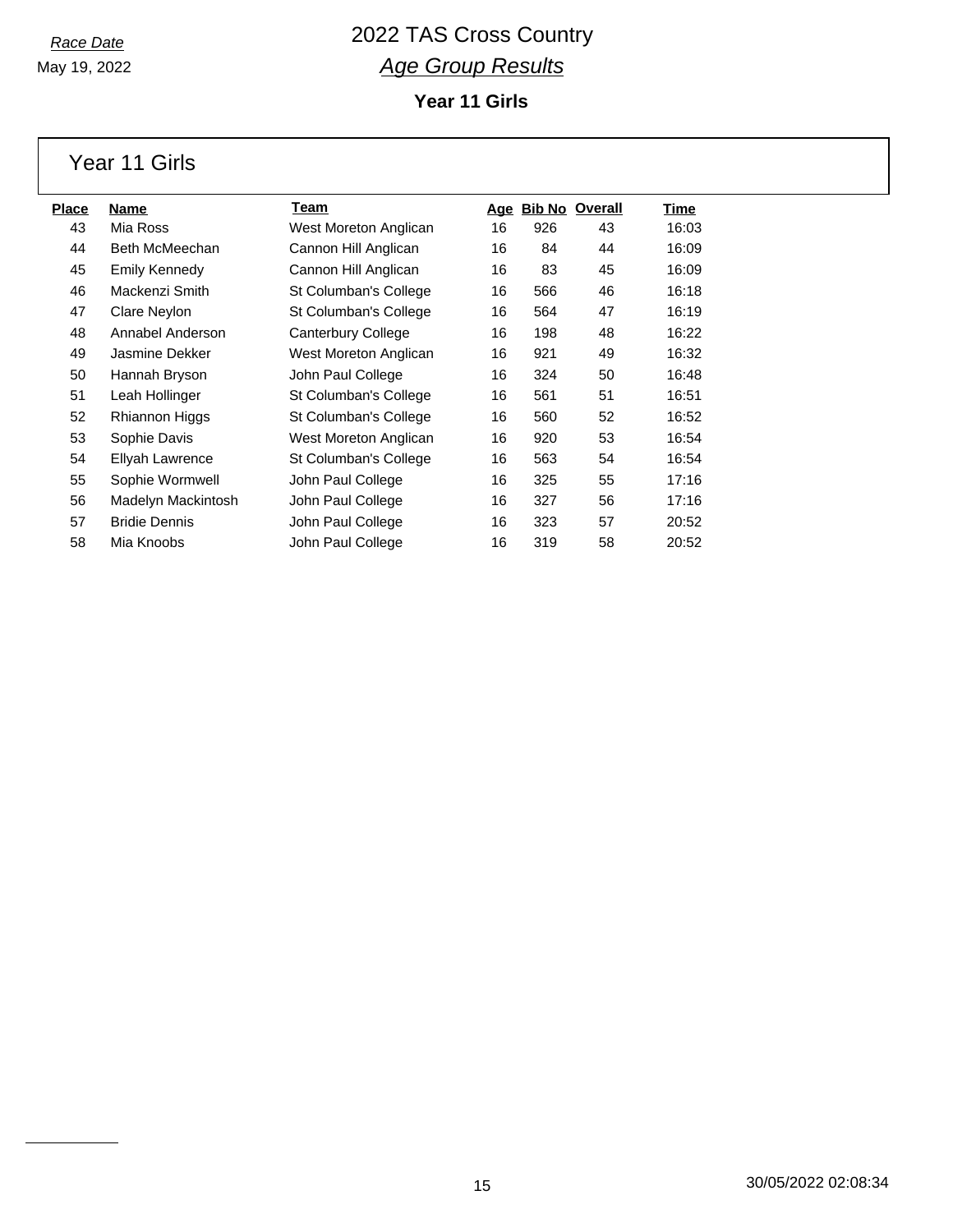May 19, 2022

### *Race Date* 2022 TAS Cross Country *Age Group Results* **Year 12 Girls**

Year 12 Girls

| <b>Place</b> | <b>Name</b>              | Team                    |    |     | Age Bib No Overall | <b>Time</b> |
|--------------|--------------------------|-------------------------|----|-----|--------------------|-------------|
| 1            | Amelia Fisk              | Cannon Hill Anglican    | 17 | 102 | 1                  | 11:39       |
| 2            | Ella Lane                | West Moreton Anglican   | 17 | 943 | 2                  | 11:56       |
| 3            | Sakura Savelieva         | Canterbury College      | 17 | 226 | 3                  | 12:21       |
| 4            | Rachael Taylor           | <b>Ormiston College</b> | 17 | 465 | $\overline{4}$     | 12:28       |
| 5            | Emma Milner              | Cannon Hill Anglican    | 17 | 105 | 5                  | 12:52       |
| 6            | Aleksandra Grygiel       | <b>Ormiston College</b> | 17 | 459 | 6                  | 13:17       |
| 7            | Anika Foster             | St Paul's School        | 17 | 821 | $\overline{7}$     | 13:30       |
| 8            | <b>Molly Harper</b>      | <b>Ormiston College</b> | 17 | 460 | 8                  | 13:43       |
| 9            | Monica Harrison          | <b>Ormiston College</b> | 17 | 461 | 9                  | 13:44       |
| 10           | Louise Shawcross         | Ormiston College        | 17 | 462 | 10                 | 13:44       |
| 11           | Maree Wright             | Ormiston College        | 17 | 466 | 11                 | 13:51       |
| 12           | Kelsey WOOLLEY           | St Paul's School        | 17 | 826 | 12                 | 13:52       |
| 13           | <b>Maddison McMannus</b> | West Moreton Anglican   | 17 | 946 | 13                 | 13:54       |
| 14           | <b>Kate Neil</b>         | Canterbury College      | 17 | 225 | 14                 | 13:57       |
| 15           | <b>Clover Ward</b>       | Cannon Hill Anglican    | 17 | 107 | 15                 | 14:17       |
| 16           | Lucie Dennison           | Cannon Hill Anglican    | 17 | 100 | 16                 | 14:20       |
| 17           | Samantha Grant           | Canterbury College      | 15 | 180 | 17                 | 14:21       |
| 18           | Ruby WRIGHT              | St Paul's School        | 17 | 827 | 18                 | 14:22       |
| 19           | <b>Chloe Snell</b>       | Ormiston College        | 17 | 464 | 19                 | 14:22       |
| 20           | Charlize Lacy            | Cannon Hill Anglican    | 17 | 104 | 20                 | 14:23       |
| 21           | Pippa Nelson             | Canterbury College      | 15 | 184 | 21                 | 14:31       |
| 22           | Sophia Stedman           | John Paul College       | 17 | 345 | 22                 | 14:33       |
| 23           | Jacinta Fisher           | Ormiston College        | 17 | 458 | 23                 | 14:37       |
| 24           | Olivia Hansen            | Cannon Hill Anglican    | 17 | 103 | 24                 | 14:42       |
| 25           | Amy Drought              | Cannon Hill Anglican    | 17 | 101 | 25                 | 14:44       |
| 26           | Sarah Mungomery          | St John's Anglican      | 17 | 703 | 26                 | 14:46       |
| 27           | Maya Sheil               | Ormiston College        | 17 | 463 | 27                 | 15:11       |
| 28           | Asha Cahill-Baird        | John Paul College       | 17 | 338 | 28                 | 15:13       |
| 29           | Taryn Christensen        | West Moreton Anglican   | 17 | 940 | 29                 | 15:25       |
| 30           | Jessica GENTLE           | St Paul's School        | 17 | 822 | 30                 | 15:26       |
| 31           | Sophie Grundy            | West Moreton Anglican   | 17 | 942 | 31                 | 15:36       |
| 32           | Leila O'Brien            | Cannon Hill Anglican    | 17 | 106 | 32                 | 15:36       |
| 33           | Charlotte Blacker        | Cannon Hill Anglican    | 17 | 99  | 33                 | 15:53       |
| 34           | Josie Lynagh             | West Moreton Anglican   | 17 | 945 | 34                 | 16:01       |
| 35           | Samantha Evans           | West Moreton Anglican   | 17 | 941 | 35                 | 16:15       |
| 36           | Kaja Roberts             | West Moreton Anglican   | 17 | 947 | 36                 | 16:19       |
| 37           | Holly Comyns             | Canterbury College      | 16 | 201 | 37                 | 16:21       |
| 38           | <b>Tikita Leedie</b>     | John Paul College       | 17 | 343 | 38                 | 16:31       |
| 39           | Sophia Greenwood         | Cannon Hill Anglican    | 14 | 49  | 39                 | 16:35       |
| 40           | Aaliyah Roe              | St Columban's College   | 17 | 586 | 40                 | 16:43       |
| 41           | Jasmine Cheung           | John Paul College       | 17 | 340 | 41                 | 16:47       |
| 42           | Ella Purton              | St Columban's College   | 17 | 585 | 42                 | 16:59       |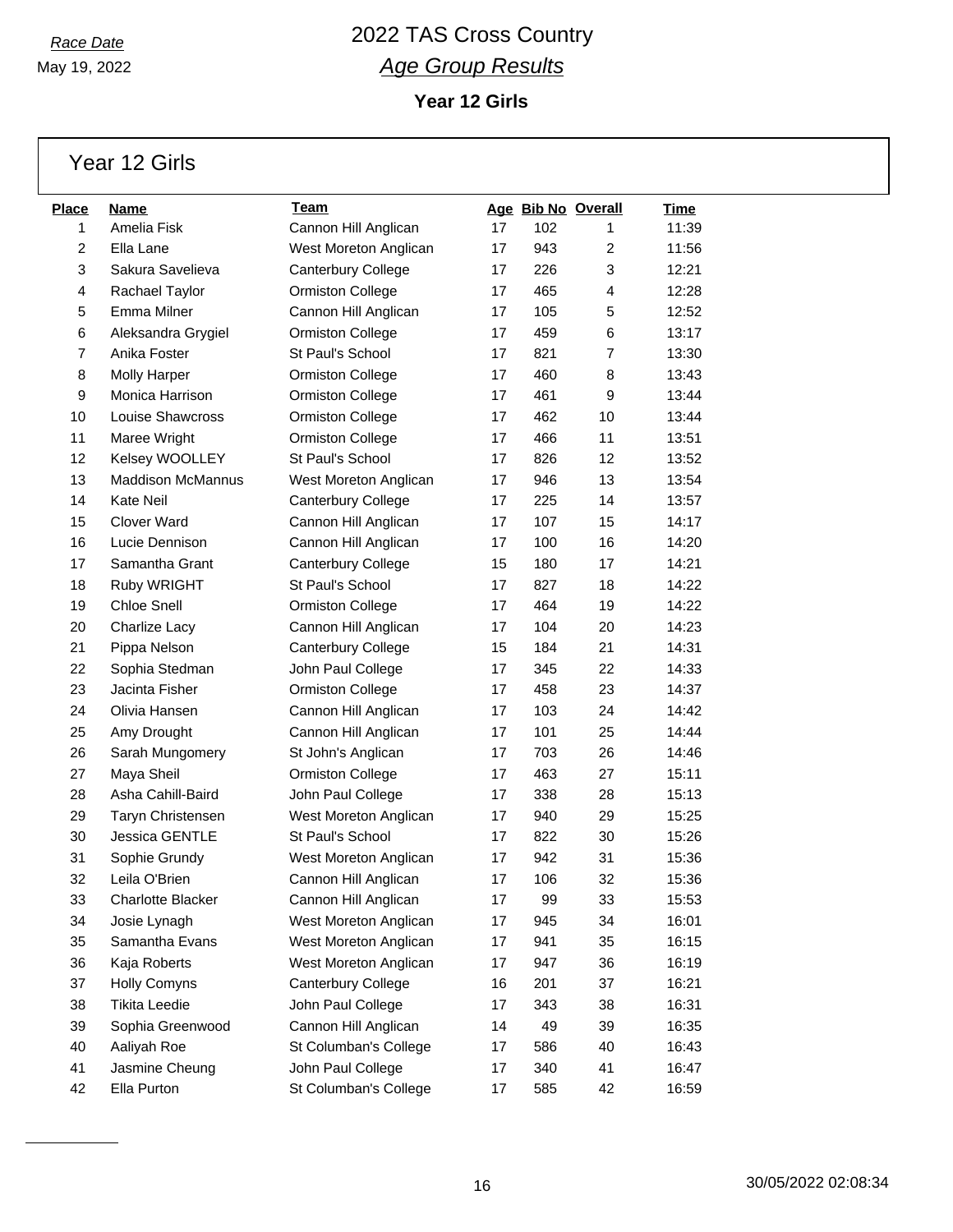May 19, 2022

### *Race Date* 2022 TAS Cross Country *Age Group Results* **Year 12 Girls**

Year 12 Girls

| <u>Place</u> | Name                   | Team                  | Age |     | <b>Bib No Overall</b> | Time  |
|--------------|------------------------|-----------------------|-----|-----|-----------------------|-------|
| 43           | Stella O'Malley        | St Paul's School      | 17  | 823 | 43                    | 16:59 |
| 44           | Hayleyanna Fili        | St Columban's College | 17  | 580 | 44                    | 17:22 |
| 45           | Lily McNelley-Welsh    | St Columban's College | 17  | 583 | 45                    | 17:22 |
| 46           | Ayvah Latham           | St Columban's College | 17  | 581 | 46                    | 17:24 |
| 47           | Hannah Lehmann         | West Moreton Anglican | 17  | 944 | 47                    | 17:25 |
| 48           | Caitlin Canty          | West Moreton Anglican | 17  | 939 | 48                    | 18:21 |
| 49           | Kirsten McEwan         | John Paul College     | 17  | 341 | 49                    | 18:25 |
| 50           | Soraya Hamson          | John Paul College     | 17  | 339 | 50                    | 18:26 |
| 51           | Giannah Purnell        | John Paul College     | 17  | 342 | 51                    | 18:31 |
| 52           | Summer Sullivan        | John Paul College     | 17  | 346 | 52                    | 20:04 |
| 53           | Olivia Smith           | John Paul College     | 17  | 344 | 53                    | 20:04 |
| 54           | Madaleif Adam          | St Columban's College | 17  | 578 | 54                    | 24:06 |
| 55           | <b>Brielle Lawrie</b>  | St Columban's College | 17  | 582 | 55                    | 24:07 |
| 56           | Makayla Sweeney        | St Columban's College | 17  | 587 | 56                    | 24:43 |
| 57           | <b>Charlie Boxsell</b> | St Columban's College | 17  | 579 | 57                    | 24:43 |
| 58           | Leah Pather            | St Columban's College | 17  | 584 | 58                    | 24:43 |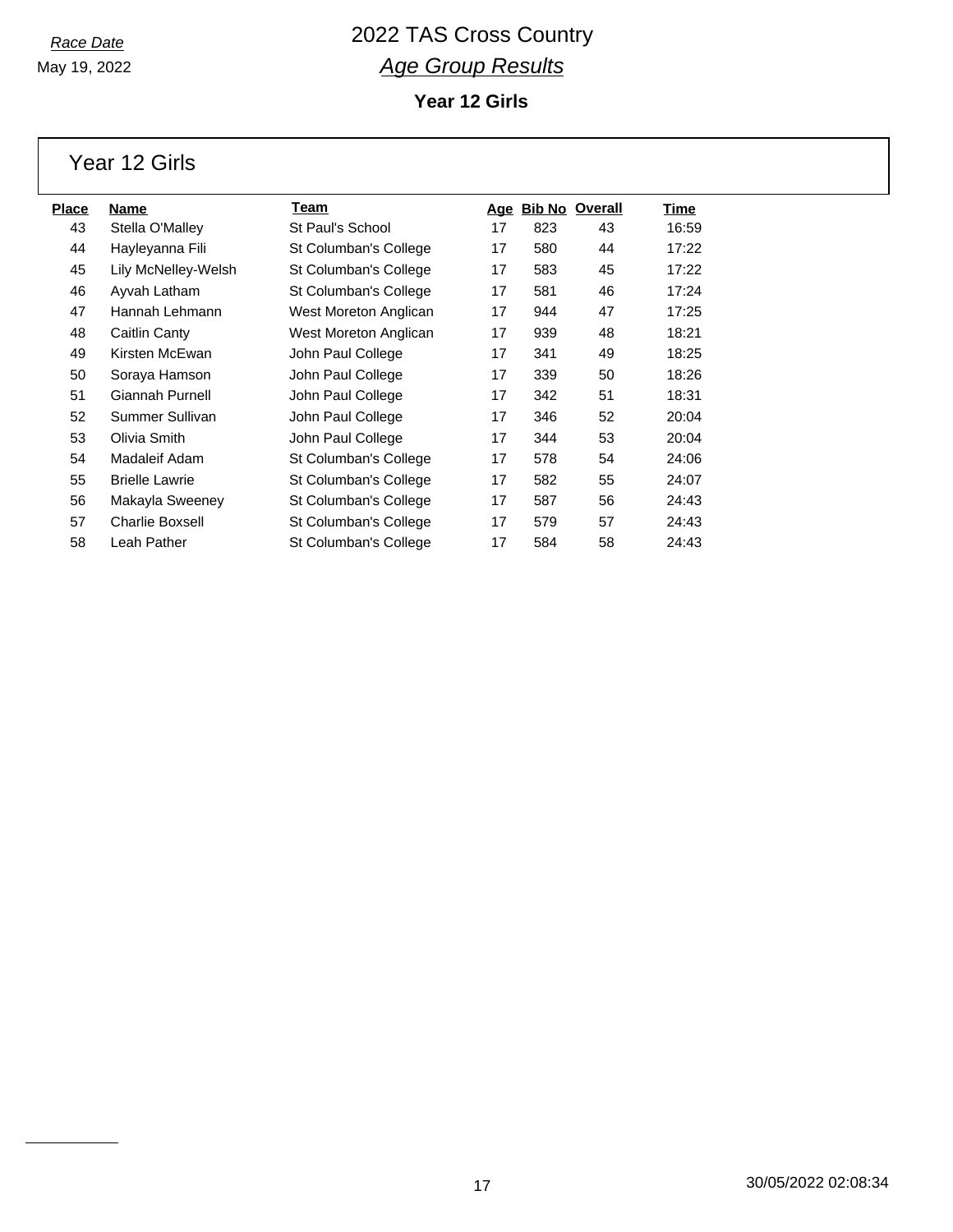May 19, 2022

**Year 9 Boys**

|  | Year 9 Boys |
|--|-------------|
|--|-------------|

| <b>Place</b> | Name                     | Team                    |    |     | Age Bib No Overall | Time  |
|--------------|--------------------------|-------------------------|----|-----|--------------------|-------|
| 1            | <b>Taylor Goodwin</b>    | John Paul College       | 14 | 290 | 1                  | 14:18 |
| 2            | <b>Riley Burton</b>      | Canterbury College      | 14 | 168 | $\overline{2}$     | 14:45 |
| 3            | <b>Ashton Gills</b>      | <b>Ormiston College</b> | 14 | 411 | 3                  | 15:01 |
| 4            | Hugo Green               | Cannon Hill Anglican    | 14 | 50  | 4                  | 15:13 |
| 5            | Zach Hopkins             | <b>Ormiston College</b> | 14 | 413 | 5                  | 15:18 |
| 6            | Harry Orford             | Cannon Hill Anglican    | 14 | 55  | 6                  | 15:36 |
| 7            | James Hertweck           | Cannon Hill Anglican    | 14 | 51  | $\overline{7}$     | 15:41 |
| 8            | Haydn Li                 | Canterbury College      | 14 | 173 | 8                  | 15:43 |
| 9            | Benjamin White           | St John's Anglican      | 14 | 657 | 9                  | 15:56 |
| 10           | Max Proctor              | St Columban's College   | 14 | 533 | 10                 | 15:59 |
| 11           | <b>Bailey Buckle</b>     | St Columban's College   | 14 | 529 | 11                 | 16:08 |
| 12           | Sam Miles                | St Paul's School        | 14 | 770 | 12                 | 16:25 |
| 13           | Lachlan Maier            | <b>Ormiston College</b> | 14 | 415 | 13                 | 16:37 |
| 14           | Seamus Kelly             | John Paul College       | 14 | 291 | 14                 | 16:46 |
| 15           | Oliver Ryan              | West Moreton Anglican   | 14 | 896 | 15                 | 16:50 |
| 16           | Carter HAMMOND           | St Paul's School        | 14 | 768 | 16                 | 16:56 |
| 17           | Darcy O'MALLEY           | St Paul's School        | 14 | 771 | 17                 | 16:57 |
| 18           | Lucas Woodward           | Cannon Hill Anglican    | 14 | 59  | 18                 | 16:57 |
| 19           | Cameron Wold             | Cannon Hill Anglican    | 14 | 58  | 19                 | 17:03 |
| 20           | Jasper Atkinson          | St John's Anglican      | 14 | 650 | 20                 | 17:03 |
| 21           | Rowan Adams              | <b>Ormiston College</b> | 14 | 408 | 21                 | 17:03 |
| 22           | Benjamin Stanley         | Canterbury College      | 14 | 177 | 22                 | 17:06 |
| 23           | Jake Melenewycz          | John Paul College       | 14 | 292 | 23                 | 17:13 |
| 24           | Jack Mollee              | John Paul College       | 14 | 294 | 24                 | 17:15 |
| 25           | Caleb Hill               | Canterbury College      | 14 | 170 | 25                 | 17:25 |
| 26           | <b>Brock Hearn</b>       | St Columban's College   | 14 | 532 | 26                 | 17:35 |
| 27           | Valentin Anderson        | St John's Anglican      | 14 | 649 | 27                 | 17:41 |
| 28           | Samson Noffke            | West Moreton Anglican   | 14 | 894 | 28                 | 17:49 |
| 29           | <b>Heath Smallacombe</b> | St Columban's College   | 14 | 535 | 29                 | 18:13 |
| 30           | <b>Charlie HUGHES</b>    | St Paul's School        | 14 | 769 | 30                 | 18:40 |
| 31           | <b>Wilson Samuel</b>     | Canterbury College      | 14 | 176 | 31                 | 18:41 |
| 32           | Jason Koullas            | <b>Ormiston College</b> | 14 | 414 | 32                 | 18:44 |
| 33           | Shane Burrow             | West Moreton Anglican   | 14 | 889 | 33                 | 18:46 |
| 34           | Puri Raminai             | St Paul's School        | 15 | 774 | 34                 | 18:53 |
| 35           | Lynch Riley              | Canterbury College      | 14 | 174 | 35                 | 19:08 |
| 36           | Puri Raminai             | St Paul's School        | 14 | 773 | 36                 | 19:10 |
| 37           | Will DeGraaf             | <b>Ormiston College</b> | 14 | 410 | 37                 | 19:32 |
| 38           | <b>Braden Forshaw</b>    | St Columban's College   | 14 | 530 | 38                 | 19:39 |
| 39           | Oska PAGE                | St Paul's School        | 14 | 772 | 39                 | 19:48 |
| 40           | Syamalan Bala-Ganesh     | St John's Anglican      | 14 | 651 | 40                 | 19:50 |
| 41           | <b>Irvine Smith</b>      | John Paul College       | 14 | 297 | 41                 | 19:51 |
| 42           | Mendis-Galpin Rohan      | Canterbury College      | 14 | 175 | 42                 | 19:51 |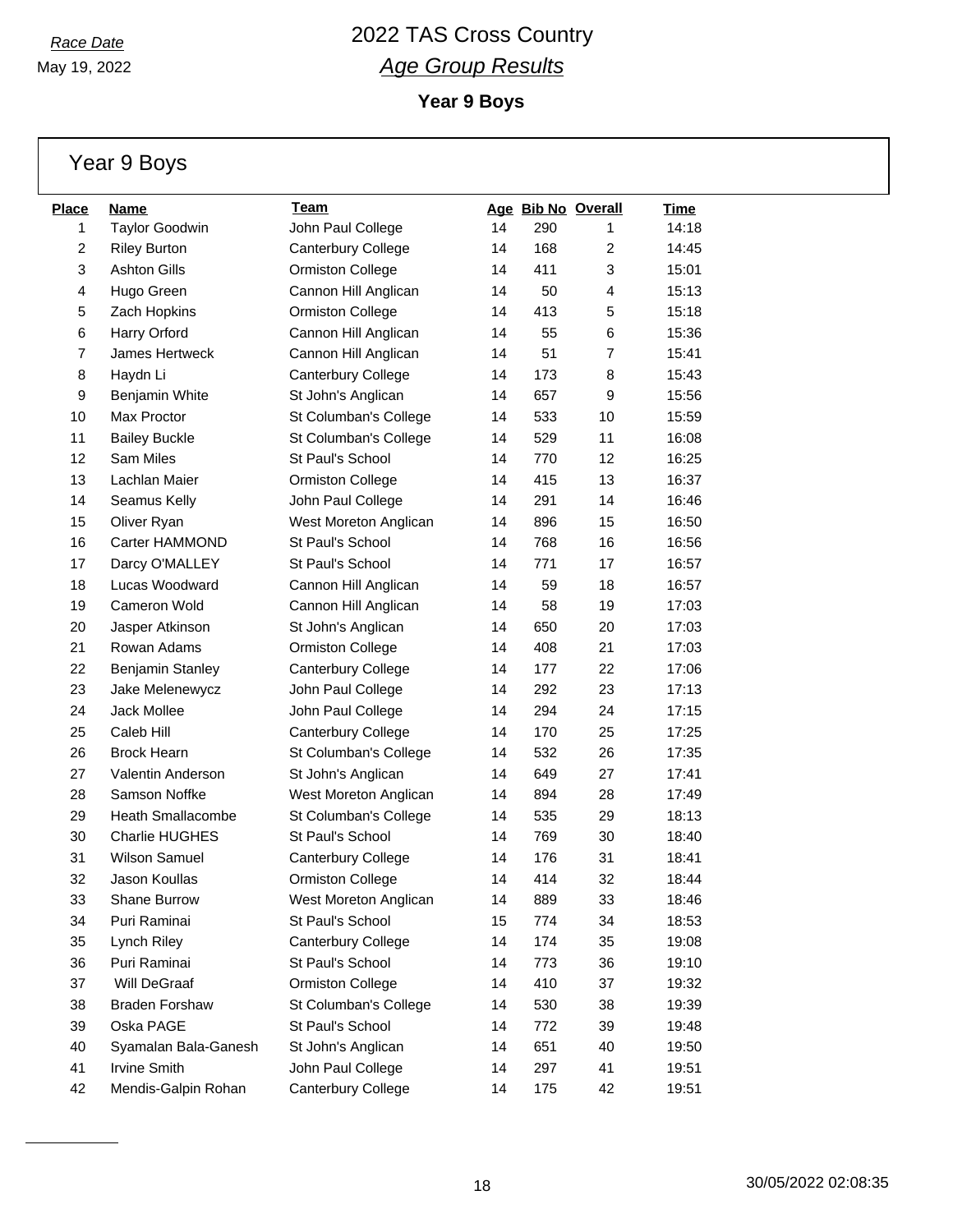May 19, 2022

**Year 9 Boys**

|              | Year 9 Boys              |                           |    |                    |    |       |
|--------------|--------------------------|---------------------------|----|--------------------|----|-------|
| <b>Place</b> | <b>Name</b>              | Team                      |    | Age Bib No Overall |    | Time  |
| 43           | Flynn Davis              | West Moreton Anglican     | 14 | 891                | 43 | 19:51 |
| 44           | Max Rossow               | West Moreton Anglican     | 14 | 895                | 44 | 20:16 |
| 45           | Alex Smith               | Cannon Hill Anglican      | 14 | 57                 | 45 | 20:20 |
| 46           | Kai Allom                | St Columban's College     | 14 | 528                | 46 | 20:26 |
| 47           | Matthew Holdway          | John Paul College         | 14 | 296                | 47 | 20:30 |
| 48           | Manav Sajith             | St Columban's College     | 14 | 534                | 48 | 20:34 |
| 49           | Joshua Forsyth           | St Columban's College     | 14 | 531                | 49 | 20:36 |
| 50           | Harris Pietrobon         | John Paul College         | 14 | 295                | 50 | 20:40 |
| 51           | Daniel Clitheroe         | John Paul College         | 14 | 289                | 51 | 20:42 |
| 52           | James Wheeler            | St Columban's College     | 14 | 537                | 52 | 20:48 |
| 53           | Eric Tasi                | St Columban's College     | 14 | 536                | 53 | 20:55 |
| 54           | David Molesworth         | Cannon Hill Anglican      | 14 | 53                 | 54 | 20:55 |
| 55           | Manfred Cheng            | John Paul College         | 14 | 288                | 55 | 21:05 |
| 56           | Harry McDowell           | West Moreton Anglican     | 14 | 893                | 56 | 21:17 |
| 57           | Laker Erik               | <b>Canterbury College</b> | 14 | 169                | 57 | 21:18 |
| 58           | <b>Thomas Jenkins</b>    | Canterbury College        | 14 | 171                | 58 | 21:22 |
| 59           | Ippei Suzuki             | West Moreton Anglican     | 14 | 898                | 59 | 22:27 |
| 60           | Daniel McNally           | Cannon Hill Anglican      | 14 | 52                 | 60 | 22:27 |
| 61           | <b>Toby Campbell</b>     | West Moreton Anglican     | 14 | 890                | 61 | 22:44 |
| 62           | Griffin Khourey          | West Moreton Anglican     | 14 | 892                | 62 | 22:45 |
| 63           | James Lord               | St John's Anglican        | 14 | 653                | 63 | 22:47 |
| 64           | Ghurusheath Navarupan    | St John's Anglican        | 14 | 655                | 64 | 22:58 |
| 65           | Jacob O'Toole            | Cannon Hill Anglican      | 14 | 56                 | 65 | 23:05 |
| 66           | Howell Lachlan           | Canterbury College        | 14 | 172                | 66 | 24:39 |
| 67           | <b>Maverick Snerling</b> | West Moreton Anglican     | 14 | 897                | 67 | 28:29 |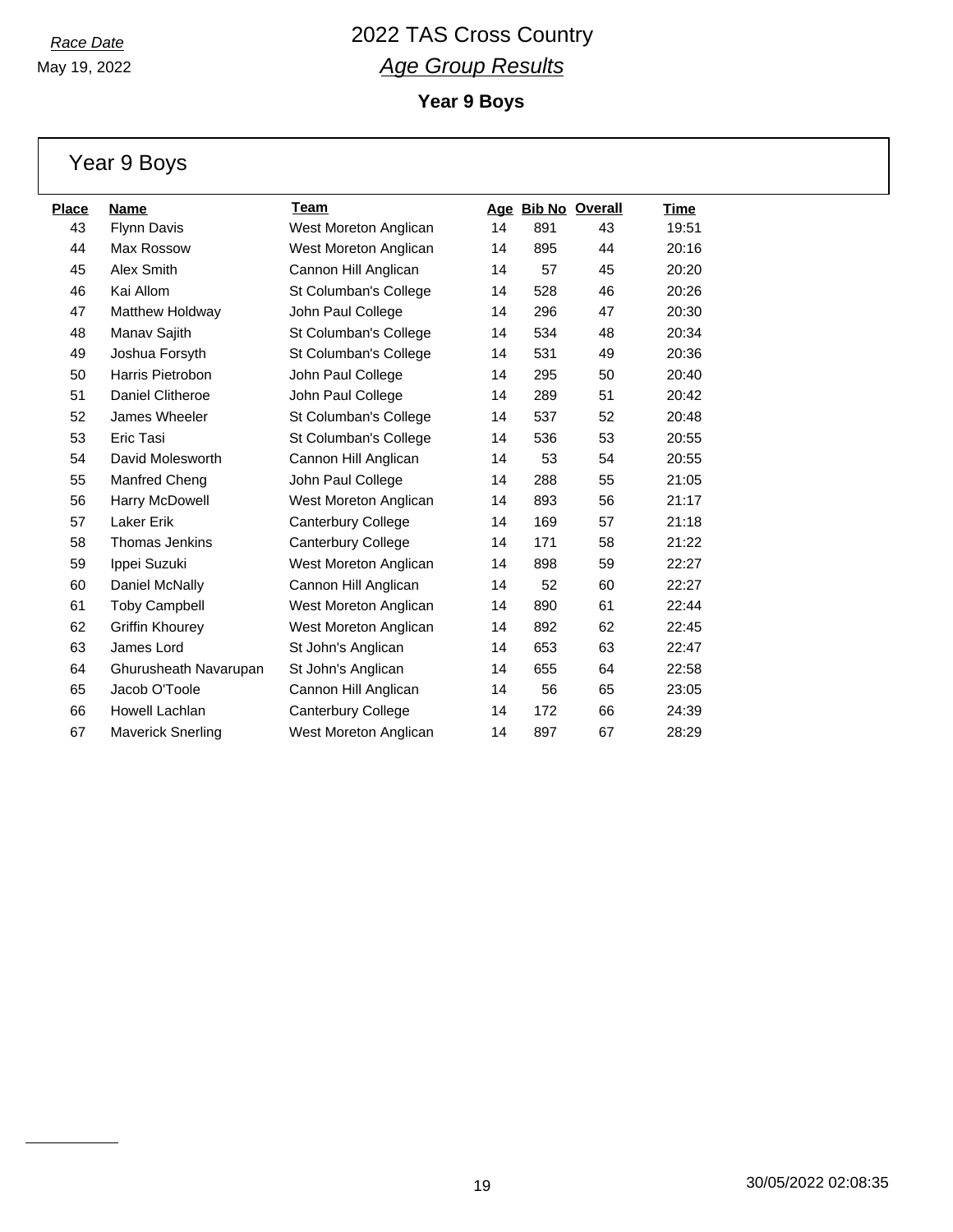May 19, 2022

**Year 10 Boys**

Year 10 Boys

| <b>Place</b>   | Name                       | Team                    |    |     | Age Bib No Overall | Time  |
|----------------|----------------------------|-------------------------|----|-----|--------------------|-------|
| 1              | <b>Toby Chippendale</b>    | Cannon Hill Anglican    | 15 | 72  | 1                  | 13:42 |
| $\overline{c}$ | Andrew Byrne               | St John's Anglican      | 15 | 672 | $\overline{2}$     | 14:34 |
| 3              | Daniel Melloy              | St Paul's School        | 15 | 794 | 3                  | 14:40 |
| 4              | Harry Xiong                | John Paul College       | 15 | 317 | 4                  | 15:39 |
| 5              | Kade HILLIER               | St Paul's School        | 15 | 791 | 5                  | 15:41 |
| 6              | Hayden Sheriff             | <b>Ormiston College</b> | 15 | 435 | 6                  | 15:43 |
| 7              | Luke Glencross             | John Paul College       | 15 | 309 | $\overline{7}$     | 16:03 |
| 8              | Lachlan Swift              | Cannon Hill Anglican    | 15 | 77  | 8                  | 16:14 |
| 9              | DJ Gray                    | John Paul College       | 15 | 310 | 9                  | 16:20 |
| 10             | Tom Heery                  | St Columban's College   | 15 | 552 | 10                 | 16:26 |
| 11             | Joshua Williams            | Canterbury College      | 15 | 197 | 11                 | 16:27 |
| 12             | Zak Axton                  | Cannon Hill Anglican    | 15 | 70  | 12                 | 16:29 |
| 13             | Lachlan Rogers             | <b>Ormiston College</b> | 15 | 434 | 13                 | 16:33 |
| 14             | <b>Willem Heaton</b>       | Cannon Hill Anglican    | 15 | 74  | 14                 | 16:40 |
| 15             | Jude Cierpicki             | Cannon Hill Anglican    | 15 | 73  | 15                 | 16:54 |
| 16             | <b>Samuel Hewitt</b>       | St John's Anglican      | 15 | 674 | 16                 | 16:54 |
| 17             | Liam Simmons               | Cannon Hill Anglican    | 15 | 76  | 17                 | 16:56 |
| 18             | Joe Matsushita             | Canterbury College      | 15 | 194 | 18                 | 17:00 |
| 19             | Carter Mangan              | Cannon Hill Anglican    | 15 | 75  | 19                 | 17:15 |
| 20             | Giet Bol                   | St Columban's College   | 15 | 548 | 20                 | 17:16 |
| 21             | <b>Jack Bartlett</b>       | St John's Anglican      | 15 | 670 | 21                 | 17:23 |
| 22             | <b>Thomas Chow</b>         | St Paul's School        | 15 | 789 | 22                 | 17:25 |
| 23             | Benjamin Smith             | John Paul College       | 15 | 315 | 23                 | 17:44 |
| 24             | Alex Hamilton              | Canterbury College      | 15 | 191 | 24                 | 17:46 |
| 25             | Jayden Gill                | <b>Ormiston College</b> | 15 | 430 | 25                 | 18:00 |
| 26             | <b>Chase Rodgers</b>       | John Paul College       | 15 | 314 | 26                 | 18:01 |
| 27             | Jack Ward                  | Cannon Hill Anglican    | 15 | 78  | 27                 | 18:02 |
| 28             | Rowan Toon                 | John Paul College       | 15 | 316 | 28                 | 18:11 |
| 29             | Ayual Koch                 | St Columban's College   | 15 | 553 | 29                 | 18:12 |
| 30             | <b>Christian Sempowicz</b> | St Columban's College   | 15 | 557 | 30                 | 18:13 |
| 31             | Peter Sambono              | John Paul College       | 15 | 308 | 31                 | 18:13 |
| 32             | Jack Webster               | <b>Ormiston College</b> | 15 | 436 | 32                 | 18:19 |
| 33             | <b>Oliver Murray</b>       | <b>Ormiston College</b> | 15 | 433 | 33                 | 18:22 |
| 34             | Solly Waters               | Cannon Hill Anglican    | 15 | 79  | 34                 | 18:23 |
| 35             | Joshua Anderson            | Ormiston College        | 15 | 428 | 35                 | 18:24 |
| 36             | <b>Oskar Olechnowicz</b>   | John Paul College       | 15 | 313 | 36                 | 18:34 |
| 37             | Sam West                   | Ormiston College        | 15 | 437 | 37                 | 18:42 |
| 38             | Joshua Scott               | Ormiston College        | 14 | 417 | 38                 | 18:50 |
| 39             | Kell Chamberlain           | Ormiston College        | 14 | 409 | 39                 | 18:50 |
| 40             | Fletcher CONTI             | St Paul's School        | 15 | 790 | 40                 | 19:07 |
| 41             | Ethan Carroll              | West Moreton Anglican   | 15 | 911 | 41                 | 19:07 |
| 42             | Max Worboys                | St John's Anglican      | 15 | 677 | 42                 | 19:08 |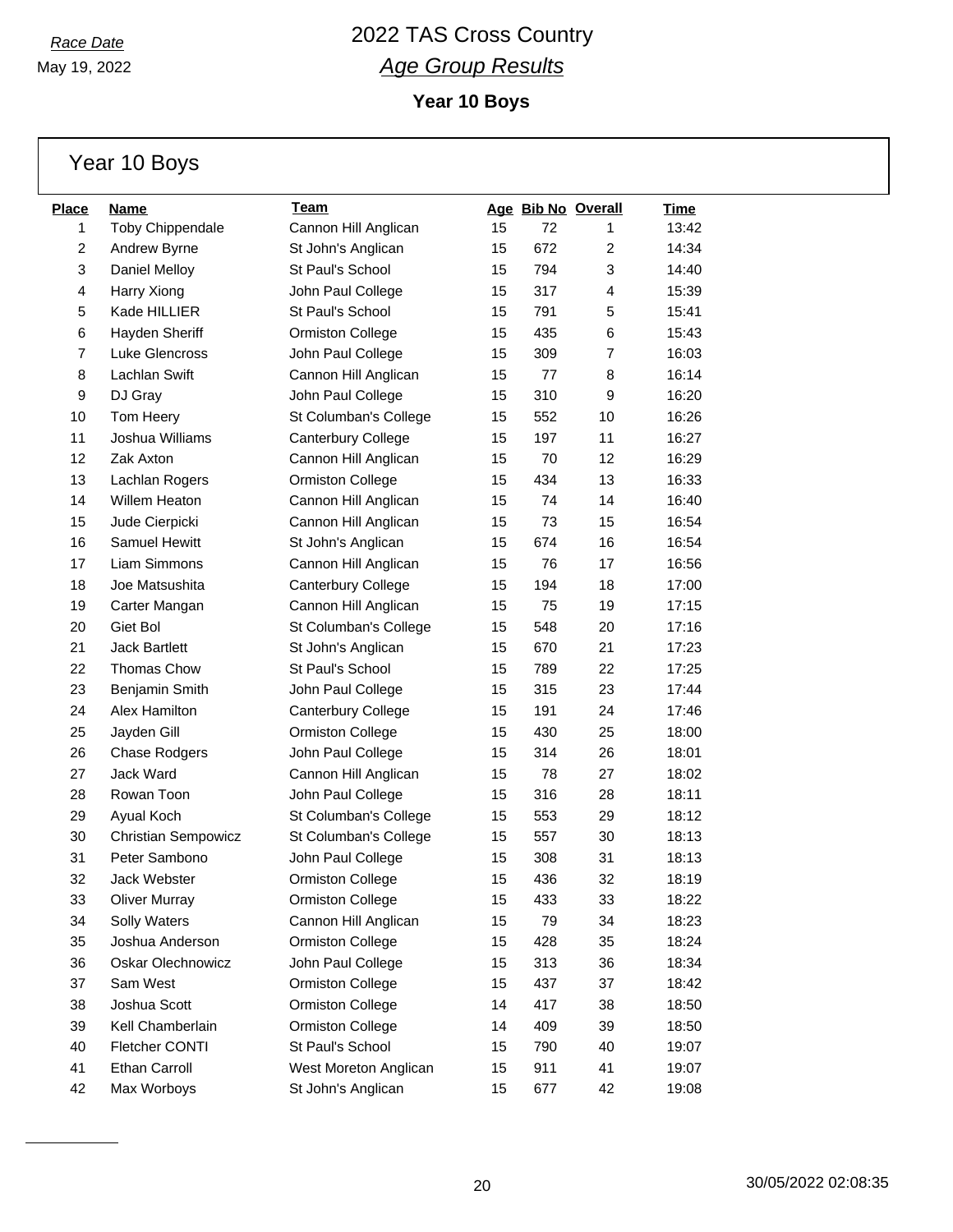**Year 10 Boys**

Year 10 Boys

| <b>Place</b> | <b>Name</b>             | <b>Team</b>               |    |     | Age Bib No Overall | <u>Time</u> |
|--------------|-------------------------|---------------------------|----|-----|--------------------|-------------|
| 43           | Lachlan Kudzius         | John Paul College         | 15 | 312 | 43                 | 19:10       |
| 44           | Jackson Oosterbeek      | St Columban's College     | 15 | 555 | 44                 | 19:15       |
| 45           | Hamish Campbell         | St Paul's School          | 15 | 788 | 45                 | 19:35       |
| 46           | Gordon Tang             | St Paul's School          | 15 | 795 | 46                 | 19:41       |
| 47           | Harry Barker            | Cannon Hill Anglican      | 15 | 71  | 47                 | 19:47       |
| 48           | Tyban Kowald            | John Paul College         | 15 | 311 | 48                 | 19:48       |
| 49           | Kyle Adler              | Canterbury College        | 15 | 188 | 49                 | 19:53       |
| 50           | <b>Winston Wells</b>    | West Moreton Anglican     | 15 | 918 | 50                 | 19:54       |
| 51           | <b>Mach Pukallus</b>    | Canterbury College        | 15 | 196 | 51                 | 19:56       |
| 52           | Michael Herrmannsen     | <b>Ormiston College</b>   | 15 | 431 | 52                 | 20:06       |
| 53           | Jacob Buckett           | West Moreton Anglican     | 15 | 910 | 53                 | 20:20       |
| 54           | Harry McKenzie-Lee      | West Moreton Anglican     | 15 | 914 | 54                 | 20:32       |
| 55           | <b>Mason Plummer</b>    | West Moreton Anglican     | 15 | 916 | 55                 | 20:33       |
| 56           | Joshua Newman           | West Moreton Anglican     | 15 | 915 | 56                 | 20:36       |
| 57           | <b>Benjamin Sellers</b> | West Moreton Anglican     | 15 | 917 | 57                 | 20:38       |
| 58           | Acelin Gemmy            | St John's Anglican        | 15 | 673 | 58                 | 21:18       |
| 59           | Luke La Spina           | St Columban's College     | 15 | 554 | 59                 | 21:27       |
| 60           | Jeeva Bala-Ganesh       | St John's Anglican        | 15 | 669 | 60                 | 21:29       |
| 61           | Kristian Hagedoorn      | St Columban's College     | 15 | 549 | 61                 | 21:31       |
| 62           | <b>Toby Parker</b>      | St Columban's College     | 15 | 556 | 62                 | 21:31       |
| 63           | Keyen Harrison          | <b>Canterbury College</b> | 15 | 192 | 63                 | 21:50       |
| 64           | Carson KWAN             | St Paul's School          | 15 | 793 | 64                 | 22:28       |
| 65           | Zane Alexander          | St John's Anglican        | 15 | 668 | 65                 | 23:23       |
| 66           | Jackson Holland         | Canterbury College        | 15 | 193 | 66                 | 1:19:42     |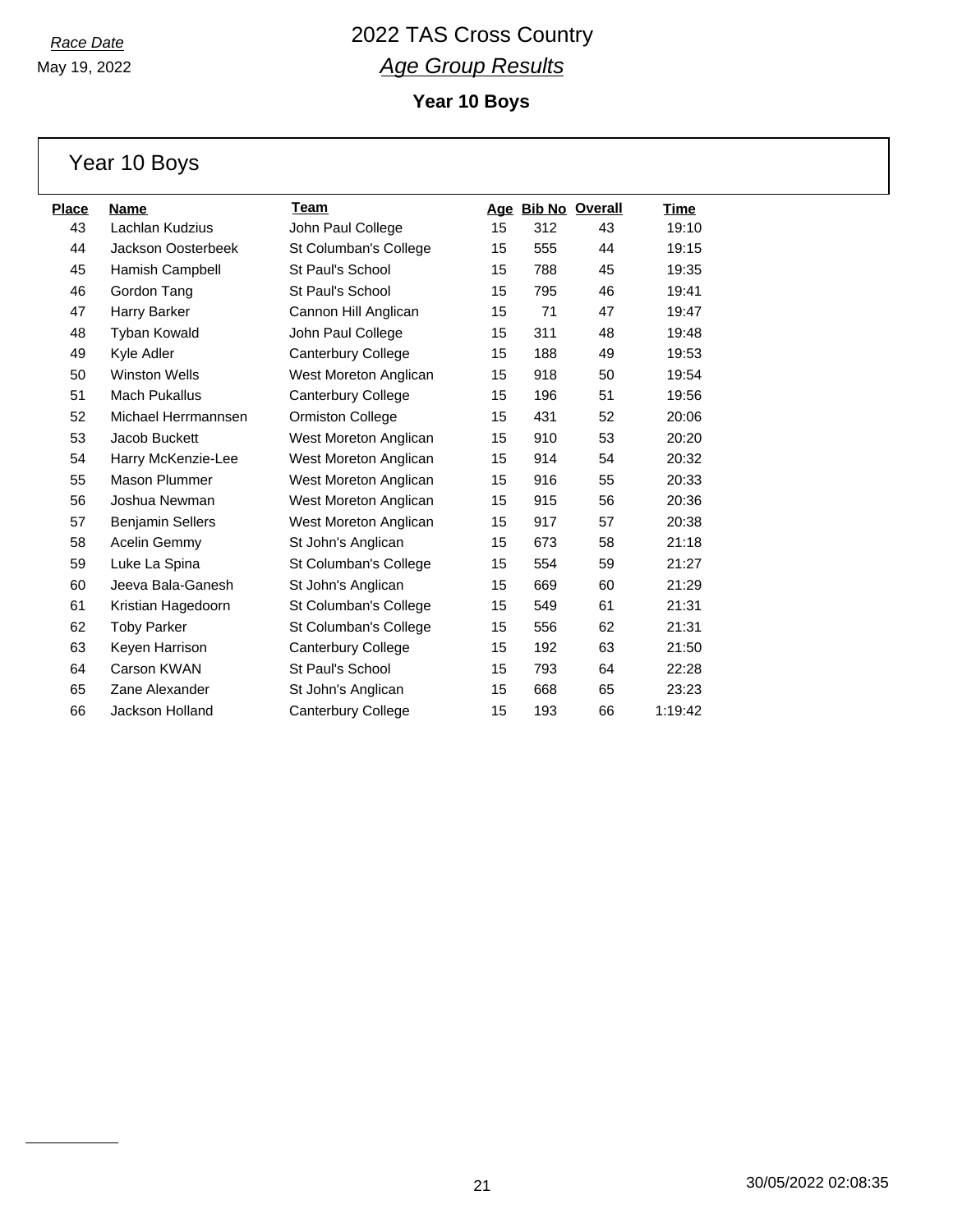May 19, 2022

### *Race Date* 2022 TAS Cross Country *Age Group Results*

**Year 11 Boys**

Year 11 Boys

| <b>Place</b> | Name                                           | Team                    |    |     | Age Bib No Overall | Time  |
|--------------|------------------------------------------------|-------------------------|----|-----|--------------------|-------|
| 1            | Ahmad Rane                                     | John Paul College       | 16 | 335 | 1                  | 16:54 |
| 2            | Padraig Heffernan                              | John Paul College       | 16 | 330 | 2                  | 16:57 |
| 3            | Owen Hughes                                    | John Paul College       | 16 | 332 | 3                  | 17:38 |
| 4            | Ben Masnjak                                    | Cannon Hill Anglican    | 16 | 96  | 4                  | 18:05 |
| 5            | Cody Best                                      | John Paul College       | 16 | 329 | 5                  | 18:52 |
| 6            | Arthur Ryan                                    | West Moreton Anglican   | 16 | 936 | 6                  | 18:58 |
| 7            | Kai Henning                                    | <b>Ormiston College</b> | 16 | 449 | $\overline{7}$     | 19:02 |
| 8            | <b>Adam Harris</b>                             | Cannon Hill Anglican    | 16 | 94  | 8                  | 19:16 |
| 9            | Kasey CAMILLERI                                | St Paul's School        | 16 | 809 | 9                  | 19:19 |
| 10           | Jamal Meena                                    | <b>Ormiston College</b> | 16 | 451 | 10                 | 19:39 |
| 11           | Daniel Moloney                                 | <b>Ormiston College</b> | 16 | 453 | 11                 | 19:49 |
| 12           | <b>Rylan Morris</b>                            | St Columban's College   | 16 | 575 | 12                 | 19:50 |
| 13           | Renier Welgemoed                               | Ormiston College        | 16 | 456 | 13                 | 19:50 |
| 14           | Eric Gloag                                     | Cannon Hill Anglican    | 16 | 93  | 14                 | 19:51 |
| 15           | Attila Bencsik                                 | Canterbury College      | 16 | 209 | 15                 | 19:59 |
| 16           | Samuel Paech                                   | Cannon Hill Anglican    | 16 | 97  | 16                 | 20:08 |
| 17           | Joshua Wold                                    | Cannon Hill Anglican    | 16 | 98  | 17                 | 20:16 |
| 18           | Aaron van der Palen                            | St Columban's College   | 16 | 576 | 18                 | 20:19 |
| 19           | Zavier Fenwick                                 | St Paul's School        | 16 | 811 | 19                 | 20:20 |
| 20           | Kobe Blake                                     | St John's Anglican      | 16 | 691 | 20                 | 20:20 |
| 21           | <b>Christian Dowling</b>                       | Canterbury College      | 16 | 211 | 21                 | 20:36 |
| 22           | Dylan Penniket                                 | <b>Ormiston College</b> | 16 | 455 | 22                 | 20:43 |
| 23           | Jadon Mitchell                                 | <b>Ormiston College</b> | 16 | 452 | 23                 | 21:13 |
| 24           | Harry Cope                                     | St Columban's College   | 16 | 572 | 24                 | 21:17 |
| 25           | Alexander Coldham-Fussell Cannon Hill Anglican |                         | 16 | 91  | 25                 | 21:17 |
| 26           | <b>Rhys Stenzel</b>                            | West Moreton Anglican   | 16 | 938 | 26                 | 21:21 |
| 27           | <b>Balian Herd</b>                             | John Paul College       | 16 | 331 | 27                 | 21:25 |
| 28           | Yaroslav Zharkov                               | <b>Ormiston College</b> | 16 | 457 | 28                 | 21:28 |
| 29           | Riley O'Brien                                  | Ormiston College        | 16 | 454 | 29                 | 21:47 |
| 30           | <b>Max Barnett</b>                             | Cannon Hill Anglican    | 16 | 90  | 30                 | 21:58 |
| 31           | <b>Bryce Joiner</b>                            | West Moreton Anglican   | 16 | 932 | 31                 | 22:08 |
| 32           | Jacob Thompson                                 | Canterbury College      | 16 | 217 | 32                 | 22:17 |
| 33           | Nico Buckley                                   | Canterbury College      | 16 | 210 | 33                 | 22:18 |
| 34           | <b>Bryce Thomas</b>                            | John Paul College       | 16 | 337 | 34                 | 22:33 |
| 35           | Oscar ALLINGTON                                | St Paul's School        | 16 | 808 | 35                 | 22:37 |
| 36           | Jack Henry                                     | Canterbury College      | 16 | 213 | 36                 | 22:41 |
| 37           | <b>Bailey Atkins</b>                           | St Columban's College   | 16 | 568 | 37                 | 22:43 |
| 38           | Jack Florido                                   | Cannon Hill Anglican    | 16 | 92  | 38                 | 22:45 |
| 39           | Jed Cook                                       | St Columban's College   | 16 | 571 | 39                 | 23:11 |
| 40           | Declan Leung                                   | John Paul College       | 16 | 333 | 40                 | 23:14 |
| 41           | Ryan Argue                                     | John Paul College       | 16 | 328 | 41                 | 23:15 |
| 42           | Mitchell MERRITT                               | St Paul's School        | 16 | 814 | 42                 | 23:21 |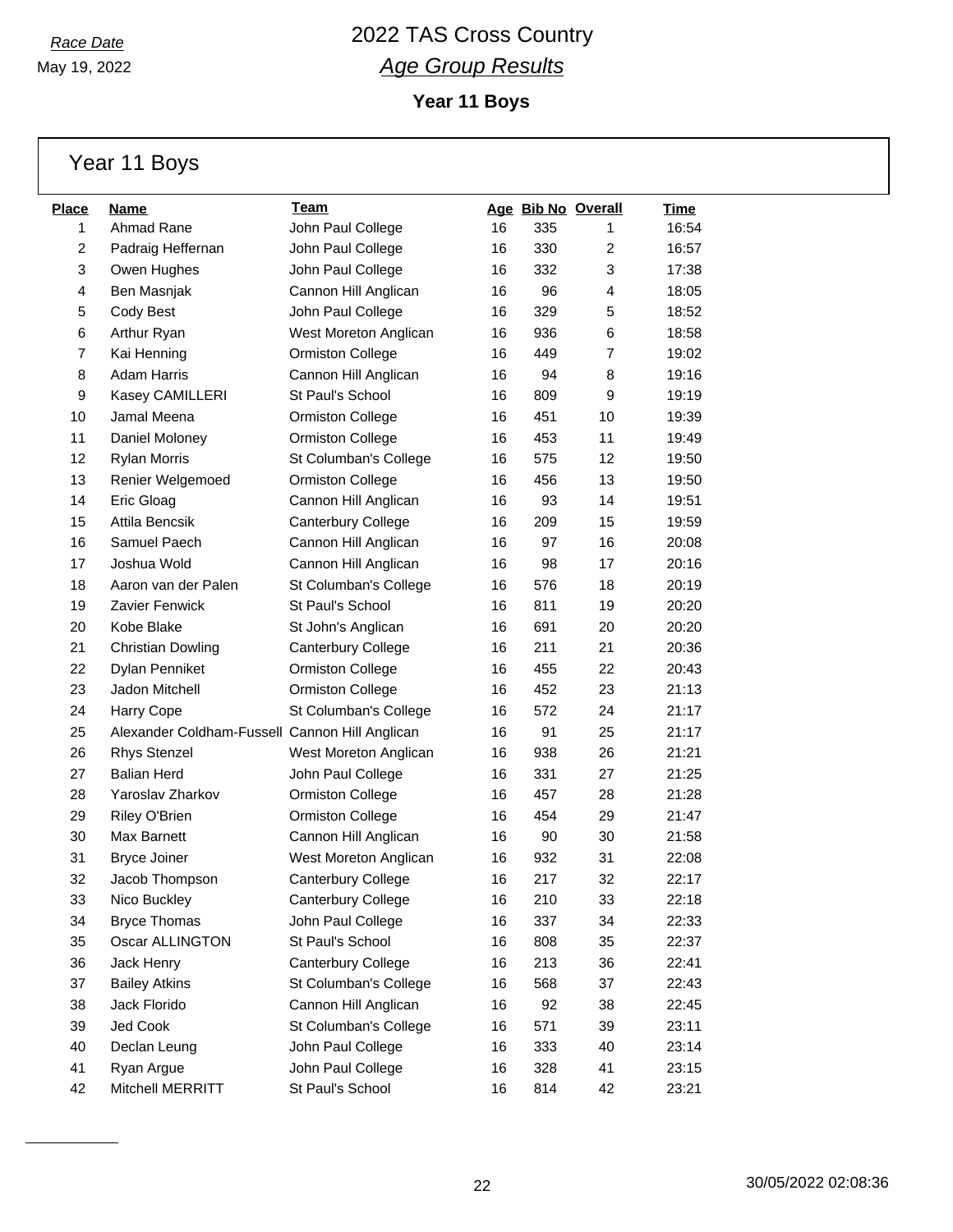May 19, 2022

**Year 11 Boys**

Year 11 Boys

| <b>Place</b> | Name                     | Team                    | Age |     | <b>Bib No Overall</b> | Time  |
|--------------|--------------------------|-------------------------|-----|-----|-----------------------|-------|
| 43           | <b>Matthew Spilsbury</b> | West Moreton Anglican   | 16  | 937 | 43                    | 23:34 |
| 44           | <b>Toby Vinton</b>       | St Columban's College   | 16  | 577 | 44                    | 23:44 |
| 45           | <b>Matthew Briers</b>    | St Columban's College   | 16  | 570 | 45                    | 23:48 |
| 46           | Jackson King             | Canterbury College      | 16  | 214 | 46                    | 23:51 |
| 47           | Alex Arbuthnott          | Canterbury College      | 16  | 208 | 47                    | 23:57 |
| 48           | <b>Hudson MCCARTHY</b>   | St Paul's School        | 16  | 813 | 48                    | 23:58 |
| 49           | Jordy Barraud            | St Columban's College   | 16  | 569 | 49                    | 24:03 |
| 50           | Noah Reid                | John Paul College       | 16  | 336 | 50                    | 24:03 |
| 51           | Cooper Blake             | St John's Anglican      | 16  | 690 | 51                    | 24:34 |
| 52           | <b>Clayton Nutter</b>    | John Paul College       | 16  | 334 | 52                    | 24:43 |
| 53           | <b>Stewart Hare</b>      | St Columban's College   | 16  | 573 | 53                    | 24:53 |
| 54           | Thomas Jayasinghe        | Cannon Hill Anglican    | 16  | 95  | 54                    | 24:58 |
| 55           | Mitchell WEIS            | St Paul's School        | 16  | 816 | 55                    | 25:18 |
| 56           | Luca Gardiner            | <b>Ormiston College</b> | 16  | 448 | 56                    | 25:28 |
| 57           | Lucas Anderson           | West Moreton Anglican   | 16  | 929 | 57                    | 25:57 |
| 58           | Zach Jennings            | <b>Ormiston College</b> | 16  | 450 | 58                    | 26:00 |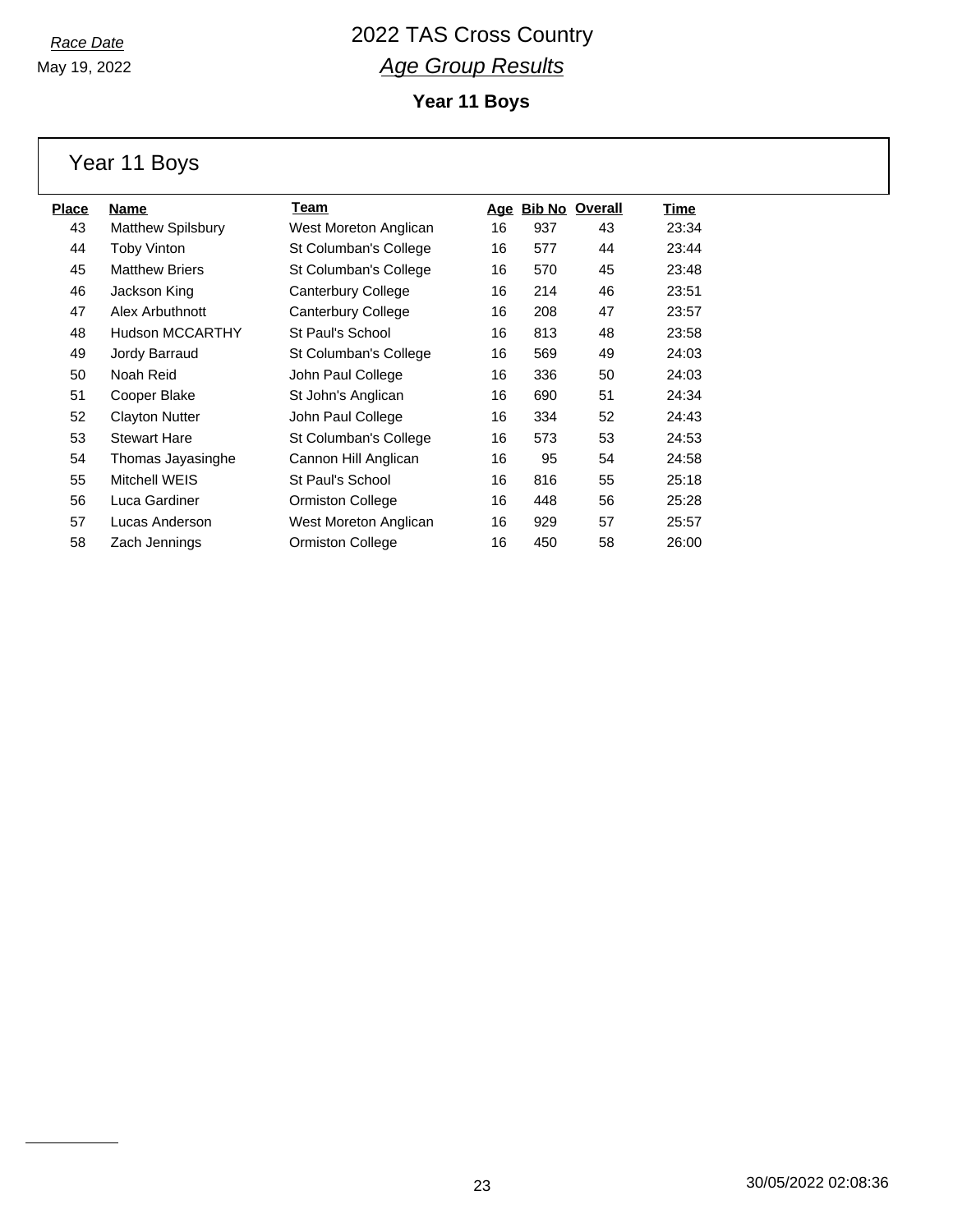May 19, 2022

**Year 12 Boys**

Year 12 Boys

| <b>Place</b>   | Name                   | Team                    |    |     | Age Bib No Overall | <u>Time</u> |
|----------------|------------------------|-------------------------|----|-----|--------------------|-------------|
| 1              | Matthew Hansen         | <b>Ormiston College</b> | 17 | 471 | 1                  | 15:47       |
| $\overline{c}$ | Zak Myles-Hawkins      | Cannon Hill Anglican    | 17 | 114 | 2                  | 18:33       |
| 3              | Peter McGrath          | St Columban's College   | 17 | 592 | 3                  | 18:45       |
| 4              | <b>Riley Gill</b>      | John Paul College       | 17 | 352 | 4                  | 18:52       |
| 5              | Kuda Mutambi           | West Moreton Anglican   | 17 | 955 | 5                  | 19:24       |
| 6              | Andrew Aitkenhead      | <b>Ormiston College</b> | 17 | 468 | 6                  | 19:28       |
| $\overline{7}$ | Joshua Jenkin          | Cannon Hill Anglican    | 17 | 111 | $\overline{7}$     | 19:40       |
| 8              | Rohan PLATTS           | St Paul's School        | 17 | 831 | 8                  | 20:02       |
| 9              | Henry Warner           | <b>Ormiston College</b> | 17 | 476 | 9                  | 20:03       |
| 10             | Marcus WELLER          | St Paul's School        | 17 | 834 | 10                 | 20:16       |
| 11             | Zachary Presneill      | West Moreton Anglican   | 17 | 956 | 11                 | 20:28       |
| 12             | <b>Matthew Moran</b>   | John Paul College       | 17 | 355 | 12                 | 20:35       |
| 13             | <b>Oscar Torrens</b>   | St Columban's College   | 17 | 596 | 13                 | 20:44       |
| 14             | Jude Armstrong         | Cannon Hill Anglican    | 17 | 109 | 14                 | 20:50       |
| 15             | Jacob Stark            | <b>Ormiston College</b> | 17 | 474 | 15                 | 20:52       |
| 16             | <b>Hudson Ward</b>     | West Moreton Anglican   | 17 | 958 | 16                 | 20:52       |
| 17             | <b>Liam Vickers</b>    | John Paul College       | 17 | 357 | 17                 | 21:16       |
| 18             | <b>Matthew Ralston</b> | Cannon Hill Anglican    | 17 | 115 | 18                 | 21:23       |
| 19             | Alexander Shea         | Cannon Hill Anglican    | 17 | 116 | 19                 | 21:24       |
| 20             | Ryan Shahin            | <b>Ormiston College</b> | 17 | 473 | 20                 | 21:31       |
| 21             | Logan Costello         | Ormiston College        | 17 | 469 | 21                 | 21:32       |
| 22             | Andrew Whitcombe       | Cannon Hill Anglican    | 17 | 117 | 22                 | 21:36       |
| 23             | Jay Gills              | Ormiston College        | 17 | 470 | 23                 | 21:50       |
| 24             | Aiden Ahmelman         | Cannon Hill Anglican    | 17 | 108 | 24                 | 22:06       |
| 25             | Nicholas Greer         | Cannon Hill Anglican    | 17 | 110 | 25                 | 22:10       |
| 26             | Hugo Hobbs             | <b>Ormiston College</b> | 17 | 472 | 26                 | 22:23       |
| 27             | Deven JOHNSON          | St Paul's School        | 17 | 829 | 27                 | 22:29       |
| 28             | Laif Williams          | <b>Ormiston College</b> | 17 | 477 | 28                 | 22:59       |
| 29             | Ryan Merrett           | John Paul College       | 17 | 353 | 29                 | 23:05       |
| 30             | <b>Bailey George</b>   | Canterbury College      | 15 | 190 | 30                 | 23:06       |
| 31             | William Aspeling       | John Paul College       | 17 | 349 | 31                 | 23:06       |
| 32             | Aiden Posala           | John Paul College       | 17 | 356 | 32                 | 23:27       |
| 33             | Logan STANSFIELD       | St Paul's School        | 17 | 833 | 33                 | 23:37       |
| 34             | Adam Sullivan          | <b>Ormiston College</b> | 17 | 475 | 34                 | 23:53       |
| 35             | Sam Davern             | St Paul's School        | 17 | 828 | 35                 | 23:53       |
| 36             | Mark Moran             | John Paul College       | 17 | 354 | 36                 | 24:23       |
| 37             | <b>Felix Meier</b>     | West Moreton Anglican   | 17 | 954 | 37                 | 24:39       |
| 38             | Reece Rollinson        | St Columban's College   | 17 | 595 | 38                 | 24:41       |
| 39             | <b>Riley Cox</b>       | West Moreton Anglican   | 17 | 950 | 39                 | 24:57       |
| 40             | Nathan Westaway        | St Paul's School        | 17 | 835 | 40                 | 24:59       |
| 41             | Aaron D'Mello          | John Paul College       | 17 | 351 | 41                 | 24:59       |
| 42             | Thomas McPherson       | Cannon Hill Anglican    | 17 | 113 | 42                 | 25:01       |